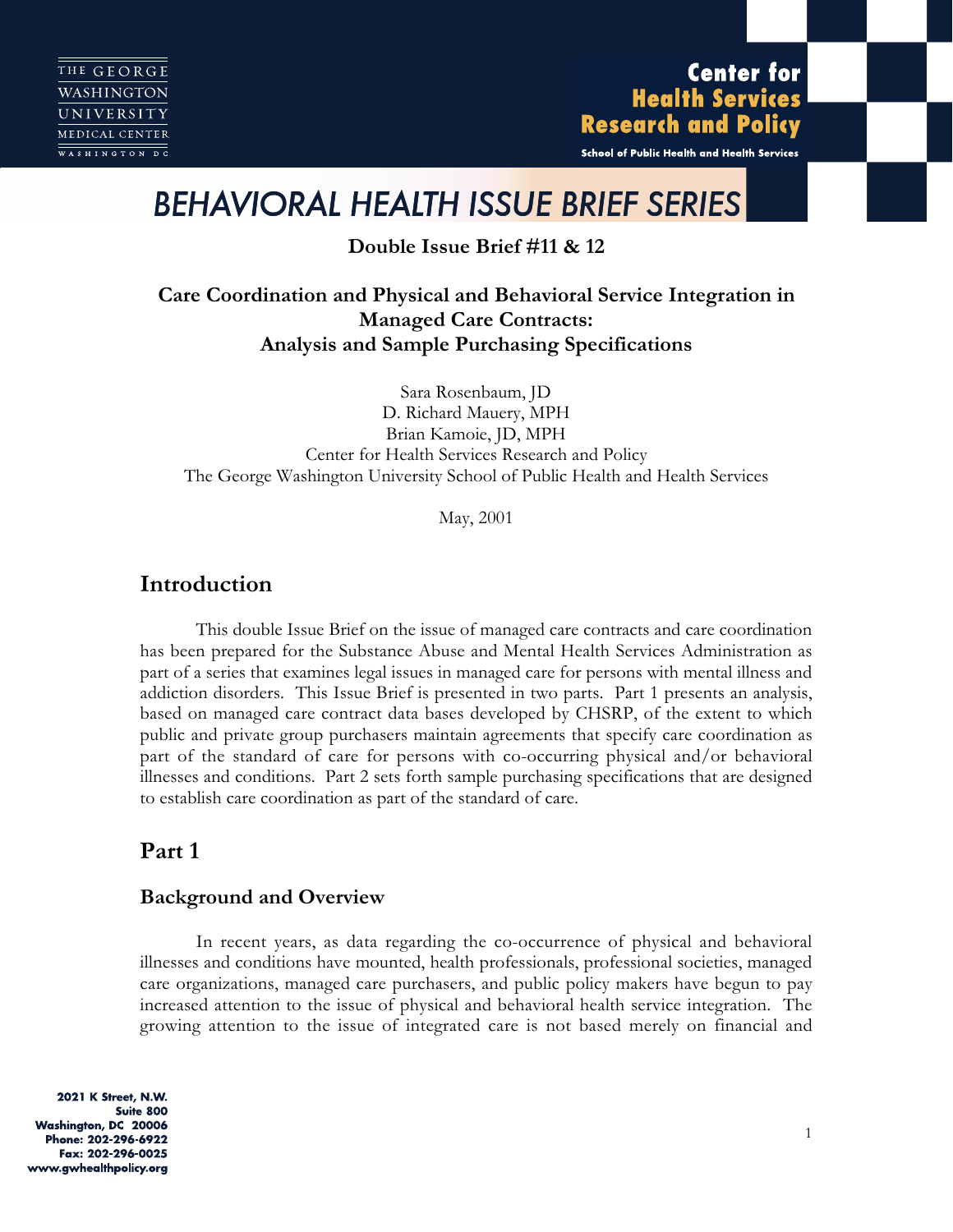administration considerations, although the role of integration in reducing "inefficiencies" and cost is a matter of concern.<sup>1</sup>

More fundamentally, the movement to integrate physical and behavioral health care appears to be embedded in the basic belief that integration is fundamental to the professional standard of care itself. This evolving concept of the standard of primary health care reflects a growing body of research that finds a strong correlation between certain physical health symptoms and the presence of one or more forms of commonly experienced "behavioral" illnesses and conditions.<sup>2</sup>

The professional standard of care is a dynamic concept that sets the legal standard of performance for medical and health professionals. The professional standard has its roots in 18<sup>th</sup> century English jurisprudence and continues to be the standard by which the quality of care is measured today.<sup>3</sup> As advances in medicine, science, and the understanding of health care quality evolve, so does the professional standard of care.

It is most typically in the context of professional liability litigation that one sees discussions of the professional standard of care. However, modern legal scholars have evolved broader goals for the concept, having identified the professional standard of care as a matter that should be the subject of prospective and deliberate, contractual negotiations between health care providers and consumers of health services.<sup>4</sup>

It is therefore not surprising that matters related to the standard of care arise within the legal framework in which managed care operates. Managed care constitutes health care merged with risk-based financing<sup>5</sup> and has as one of its primary goals improving the quality of care through the organization and rationalization of health care delivery. As a result, it is logical to expect that the legal framework that governs managed care should focus on issues related to the standard of care, in this case service integration and care coordination. Furthermore, in the relatively deregulated legal environment in which American health care providers operate,<sup>6</sup> it is logical to expect that contracts between buyers and sellers constitute the primary source of law in which prospective negotiations over the standard of care will be conducted.

 <sup>1</sup> *See, e.g.,* Stephen P. Melek, "Research Report: Financial Risk and Structural Issues Related to the Integration of Behavioral Health Care in Primary Care Settings under Managed Care" (Milliman and Robertson, Seattle, WA) (undated). This monograph cites as its first basis of justification for an integration focus the fact that "healthcare costs are back on the rise!" (p.2).

<sup>2</sup> Id. *See also* Surgeon General's Report on Mental Health (HHS, 2000).

<sup>3</sup> Rand Rosenblatt, Sylvia Law and Sara Rosenbaum, *Law and the American Health Care System* (Foundation Press, NY, NY 1997; 2000-01 supplement)

<sup>4</sup> Clark C. Havighurst "Altering the Applicable Standard of Care," 49 *Law and Contemporary Problems* 2655 (Spring, 1986).

<sup>5</sup> Pegram v. Herdrich*,* 530 U.S. 211 (2000).

<sup>&</sup>lt;sup>6</sup> This is not to suggest that there is no regulation of managed care. In recent years both federal and state policy makers have become increasingly willing to consider regulation of the industry. Anecdotal evidence in the form of interviews with purchasers and industry leaders suggest that most of the regulatory standards adopted, whether by statute or rule, tend to reflect measures of performance that are already encompassed in the majority of contractual arrangements and thus have gained at least the tacit acceptance of the managed care industry.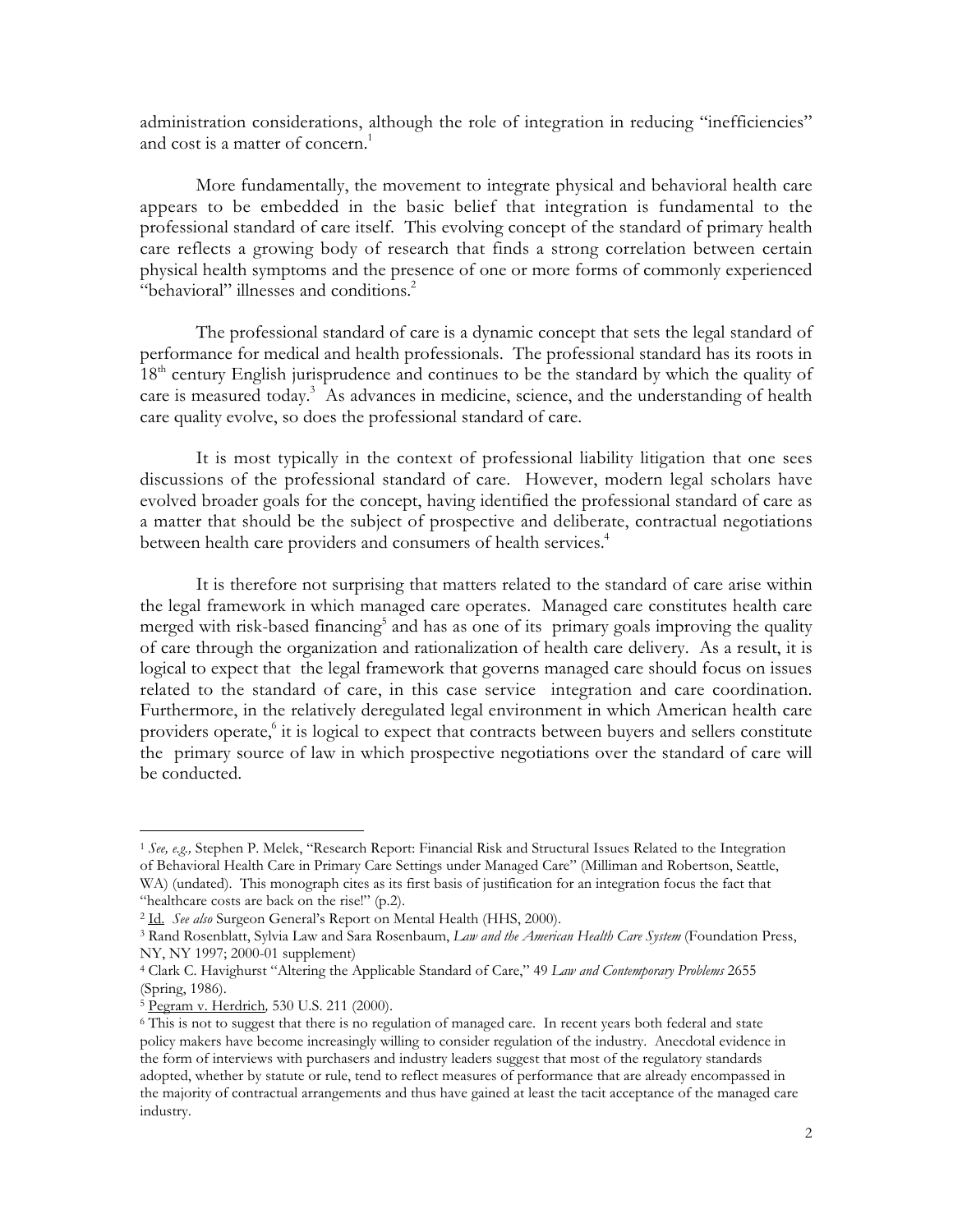At least in theory, were the industry to set its own self-imposed and clearly articulated standards for service integration and care coordination, contracts would not have to articulate the standard of care; instead, they would merely reference the industry's own standards. In the context of managed care, the industry standard can be found in the accreditation standards that govern managed care. Coordination of care is a matter addressed in at least one of the major managed care accreditation systems, with separate standards for behavioral and general service health plans.<sup>7</sup>

An examination of the accreditation standards set forth in the accreditation materials maintained by the National Committee on Quality Assurance indicates that continuity and coordination of care are essentially part of the anticipated standard of care for both managed behavioral health organizations and general service managed care organizations. The NCQA standards address the topics depicted in Figure 1.



 <sup>7</sup> National Committee on Quality Assurance, Accreditation Standards for Managed Care Organizations and Managed Behavioral Health Care (Washington D.C., 2001).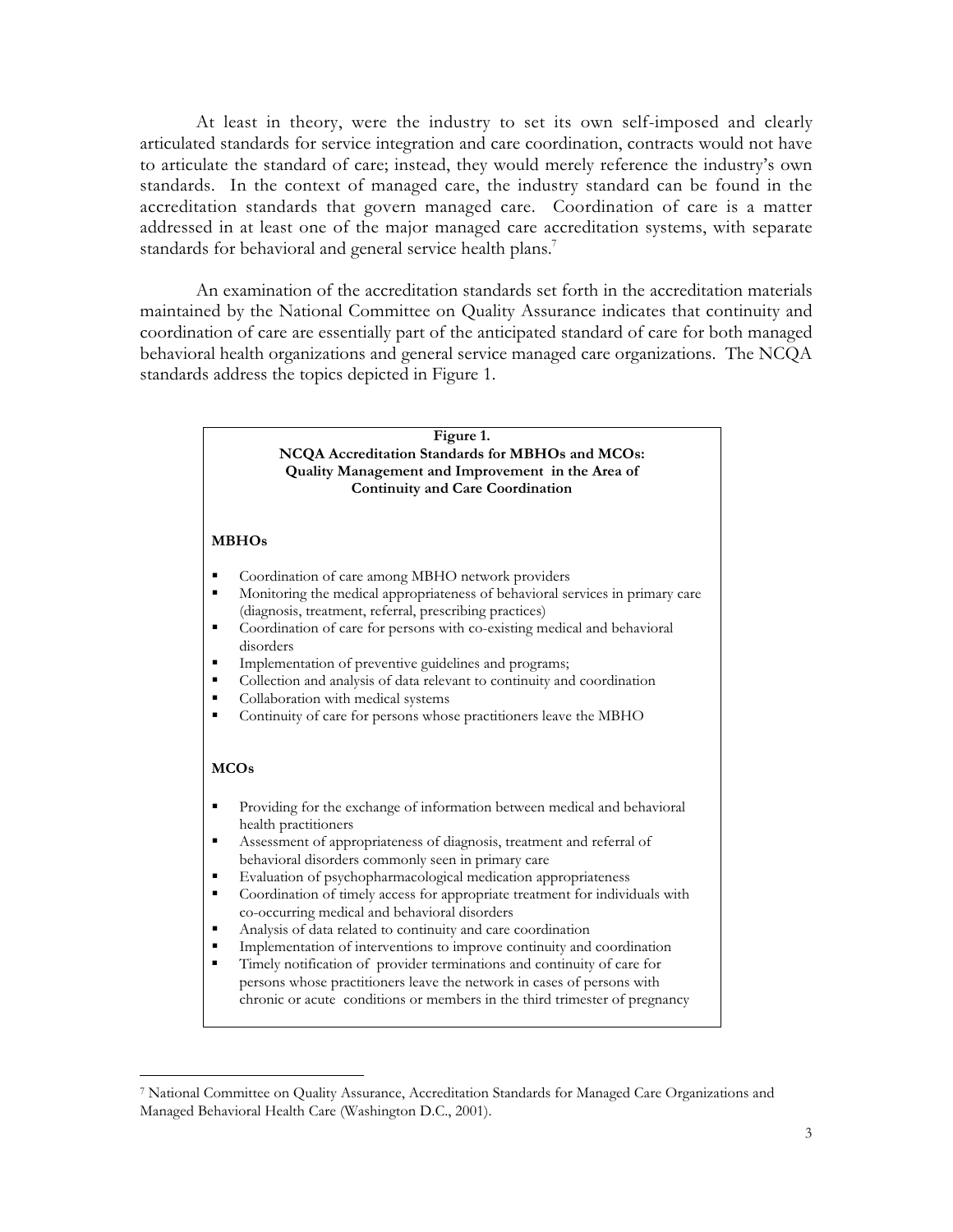However, not all managed care organizations are accredited; alternatively, some managed care purchasers may believe that the standards set forth in accreditation guidelines are sufficient to address their needs. The desire on the part of a buyer for a *more customized standard of care* may be particularly strong in the case of certain purchasers, such as Medicaid agencies, whose patients are sicker and higher risk, disproportionately members of racial and ethnic minority groups and disproportionately in need of health service delivery in a culturally competent fashion. In addition, the typical Medicaid service benefit plan is broader than that available to privately insured persons (especially in the case of children), and Medicaid patients may be more likely to intersect with multiple "systems of care" (e.g., child welfare agencies, school-based health services, the judicial system; public agencies furnishing mental illness and addiction disorder services, agencies with oversight of care for persons with developmental disabilities or mental illness, and other entities responsible for health care). $8<sup>8</sup>$ 

For example, the NCQA standards are designed to set the standard of care for a privately insured population whose coverage is driven by conventional insurance principles and classic concepts of insurance contractual benefit design. Under these classic concepts, coverage (and thus service) duties are driven by the "four walls" of the insurance contract. As a result, the NCQA standards (understandably) do not address the issue of an entity's ability to coordinate its services with *extra-contractual* benefits and out-of-plan sources of care. This issue is important to Medicaid agencies, as illustrated by previous studies of Medicaid/MCO contracts, $9$  both because of the needs of the patients and the broader nature of Medicaid coverage. Similarly, the NCQA care coordination standards, beyond describing the generic competencies of the professionals conducting coordination activities, do not specify standards for the accessibility of services or the specific competencies of care coordinators, a matter not uncommon in Medicaid contracts.

Because Medicaid agencies may be somewhat less likely to contract with NCQAaccredited MCOs and MBHOs and have service and coverage "customization" expectations that extend beyond those embodied in NCQA accreditation standards, we assumed that most, if not all, Medicaid contracts would address care coordination and service integration. Medicaid contracts are extremely complex, reflecting the different standards and expectations by which they are governed. Even though managed care entities that specialize in serving the Medicaid population can be expected to develop their own "customized" standard of practice in light of the higher risk nature of the populations they serve (and studies of Medicaid-only MCO performance tend to confirm this),<sup>10</sup> the public procurement nature of Medicaid managed care spurs the use of lengthy and detailed contracts regardless of the industry standard, in order to ensure direct accountability to the purchaser.

We also assumed that managed care contracts governed by private insurance principles (i.e., contracts applicable to employer-sponsored plans) would be less likely to

 $9$  Id.

 <sup>8</sup> Sara Rosenbaum, et al., *Negotiating the New Health System: A Nationwide Study of Medicaid Managed Care Contracts* (George Washington University, Washington D.C., 1997; 1998 and 1999 editions)

<sup>10</sup> Bruce E. Landon and Arnold Epstein, "Quality Management Practices in Medicaid Managed Care: A National Survey of Medicaid and Commercial health Plans Participating in the Medicaid Program," 282 JAMA (18) (Nov. 10, 1999); Suzanne Felt Lisk, The Characteristics and Roles of Medicaid-Dominated Managed Care Plans (Kaiser Commission on Medicaid and the Uninsured, Washington D.C., 2000).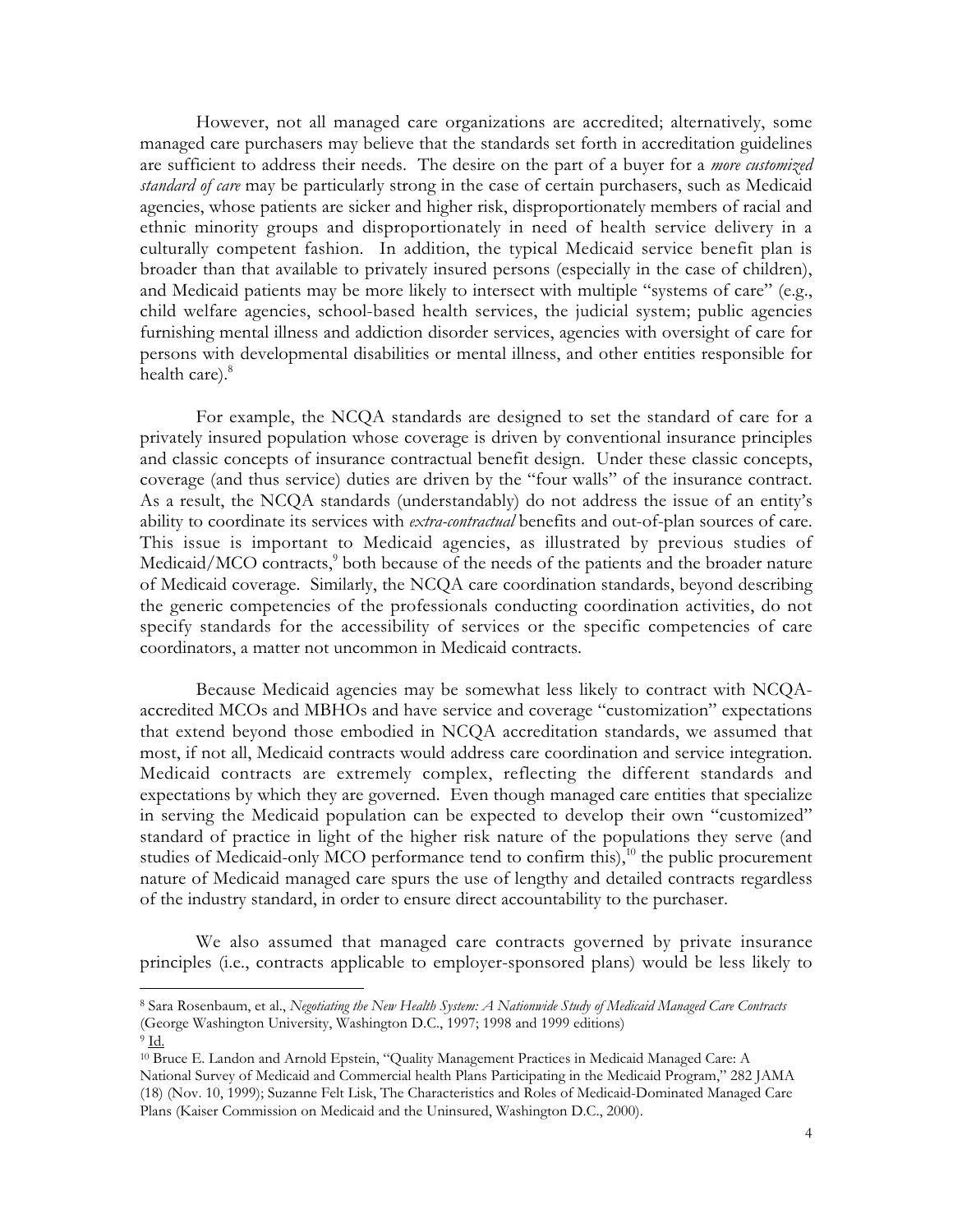address the matter of care coordination in depth. Our assumption was based in part on the existence of coordination as an accreditation matter, and in part on our belief that private group purchasers would (quite possibly incorrectly) not perceive their members as having the types of heightened health risks and problems that merit in-depth attention to the twin issues of service integration and care coordination.

#### **Methodology**

For this study we conducted two separate legal analyses that were designed to determine the extent to which physical/behavioral service integration and care coordination are specified as part of the formal standard of care within managed care contracts and purchasing documents.

In the case of service integration, we studied the extent to which public and private purchasers define primary health care to include the concept of "primary behavioral" health care, since such a definition would be clear evidence of an expectation on the parties' part of a formal behavioral health care component as part of the primary care standard of care. In our earlier studies for SAMHSA of Medicaid managed behavioral health care, we noted that some contracts appeared to specify the inclusion of behavioral health services, not only as a specialty service (either within a general service agreement or a separate behavioral health contract), but as primary care itself. $^{11}$ 

In order to conduct these analyses, we conducted two separate reviews. The first involved a review of all contracts between Medicaid agencies and managed care organizations (both general service entities and specialty behavioral health organizations). The data base used to conduct this review is the product of a point-in-time, annual assessment of Medicaid managed care contracts, which has been in continuous operation since 1994 and which has been designed and maintained in a special data base by CHSRP. The data base is searchable electronically and permits detailed analysis of very large legal documents to examine issues of contract design. The contracts used for this analysis were in effect in 1999.<sup>12</sup> Some of the contracts included in the data base are agreements prepared by states that either never "went live" with their managed care arrangements or else have subsequently terminated their contracts. However, the contracts continue to reflect a means of measuring how states conceive of managed care and their expectations of managed care as a matter of general policy.

A total of 52 contracts are included in the 1999 data base; 39 are general and 13 are "behavioral."<sup>13</sup> However, most general services agreements do in fact contain at least some level of coverage for "behavioral" services as distinct services. Separate behavioral contracts most commonly are used to provide services for persons whose mental illnesses and addiction disorders fall into a higher level of severity than that which can be addressed under the standard of coverage found in conventional insurance agreements.

 <sup>11</sup> Sara Rosenbaum, et al., *Negotiating the New Health System: A Nationwide Study of Medicaid Managed Care Contracts* (Special Ed., 1997)

<sup>12</sup> The 2000-01 data base is in its final stages of construction.

<sup>13</sup> Iowa is the only state that maintains separate behavioral contracts for mental health and substance abuse.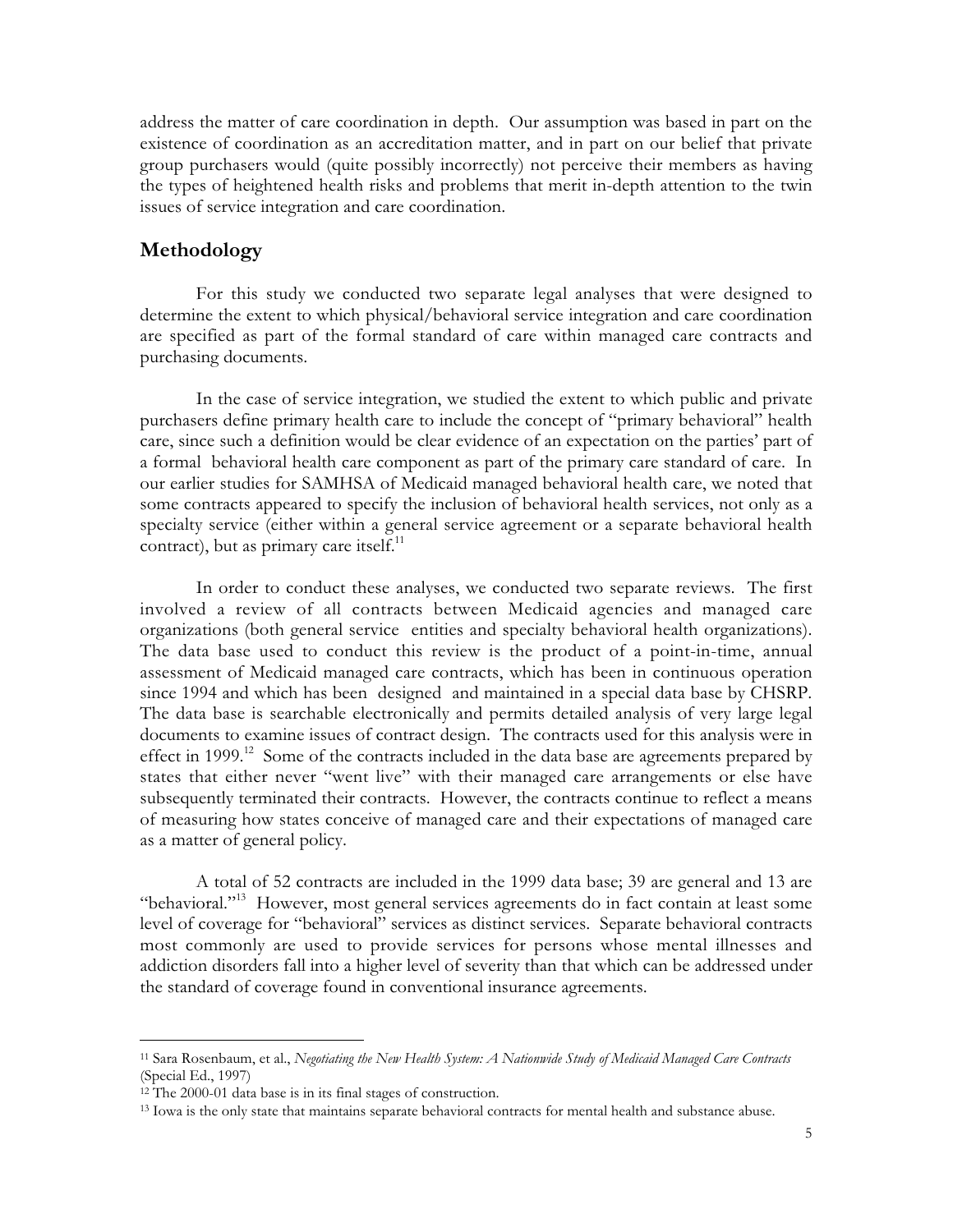The second review involved a data base consisting of nine employer-sponsored agreements involving state employee benefit plans. These agreements were collected during the 1999-2000 time period. The states from whom the contracts were collected were California, Colorado, Rhode Island, New York, Ohio, Wisconsin, New Jersey and Maryland.

Four sets of tables were prepared and can be found in Appendices A-D. Appendices A and B contain all entries relevant to care coordination from both the Medicaid contracts and the employer sponsored agreements, respectively. Appendices C and D contain all entries for the Medicaid contracts and employee benefit contracts, respectively, related to the definition of primary care.

From Appendices A and B, we prepared a typology that synthesizes the contents of the care coordination provisions of the contracts and analyzes their provisions. The results of this synthesis and typology are found in Table 2. From Appendices C and D we prepared Table 1, which sets forth definitions of primary care found in those public and private contracts that specify a definition of primary care that includes behavioral health care.

For purposes of this study we also adopted a definition of "care coordination" based on that developed by researchers at Mathematica Health Policy who have studied care coordination extensively for the Center for Health Care Strategies. Under this definition, care coordination consists of the activities shown in Figure 2. From this definition we developed the typology presented in Table 1. To this typology we added the concept of performance measurement.

#### **Figure 2. Care Coordination Defined**

- Activities designed to increase access to care and the quality of care
- Access assistance extends to community services and beyond contract services
- Operates as an independent, identifiable function in managed care
- Supported by an information system dedicated to care coordination and linked to other managed care information systems
- Contains policies and procedures describing the relationships between care coordinators and health care providers
- Contains a specification for written plans of care
- Includes ongoing monitoring and modification of care plans when needed
- Is readily accessible
- Is furnished by individuals with appropriate training, in accordance with formal standards

Source: Center for Health Care Strategies (2001)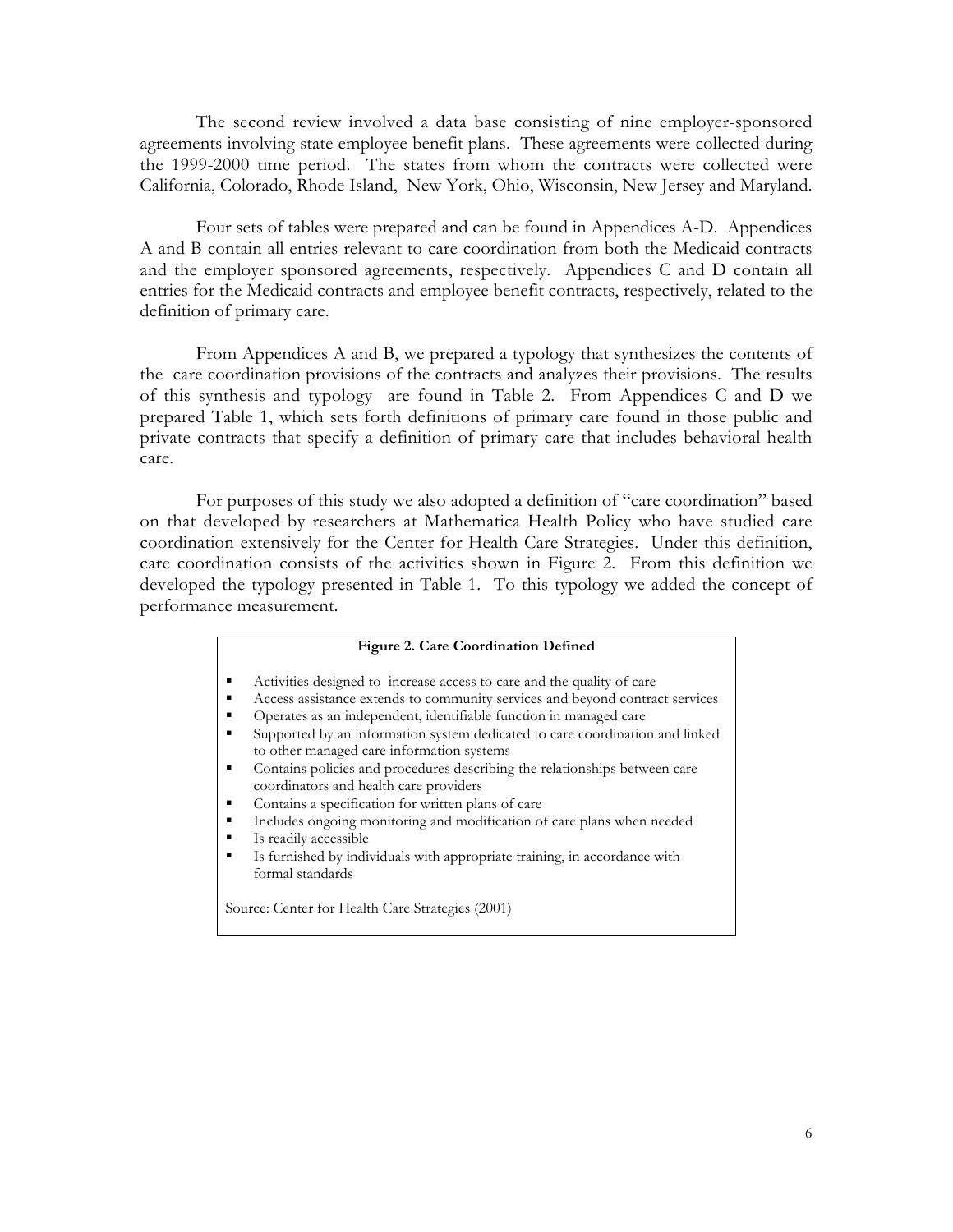# **Findings**

## **Contractual integration of behavioral health care into the primary care standard of care**

Tables 1 and 1A show the integration of primary care into behavioral health care. Among the Medicaid contracts, two agreements (California and Oklahoma) contain language that specifically references the link between primary care and behavioral health. The remaining agreements, while referencing primary care, are silent on what is meant by the term; other than identifying acceptable categories of primary care practitioners, the agreements do not discuss the function of primary care itself.

The California contract (Table 1) is the only agreement that explicitly assumes that some level of behavioral health treatment and management will occur within the scope of primary care. Oklahoma's agreement is diametrically opposed; the language of the contract implies that any level of behavioral health care furnished by a primary care physician would be viewed by the state as an impediment to appropriate care. For all relevant language, see Appendix D.

| <b>State</b> | Definition                                                                                                                                                                                                                                                                                                                                                                                                                                                                                                                                           |
|--------------|------------------------------------------------------------------------------------------------------------------------------------------------------------------------------------------------------------------------------------------------------------------------------------------------------------------------------------------------------------------------------------------------------------------------------------------------------------------------------------------------------------------------------------------------------|
| California   | The following mental health services are excluded from the Contract: all of SD/MD<br>mental services (inpatient and outpatient); FFS/MC outpatient mental health services<br>provided by psychiatrists and psychologists; FFS/MC inpatient mental health<br>services; and all psychotherapeutic drugs prescribed by psychiatrists.                                                                                                                                                                                                                   |
|              | The Contractor will provide outpatient mental health services within the Primary<br>Care Physician's scope of practice. The Contractor will refer Members who need<br>specialty mental health services to the appropriate FFS/MC mental health provider<br>or to the appropriate SD/MC provider. The Contractor will case manage the physical<br>health of the Member and coordinate services with the mental health provider of the<br>Member. The Contractor will provide all psychotherapeutic drugs prescribed by its<br>Primary Care Providers. |
| Oklahoma     | Primary care physicians will not act as gatekeepers or case managers for behavioral<br>health services. Contractor must establish an internal utilization management process<br>specifically to oversee the furnishing of behavioral health benefits. The purpose for<br>this utilization management function is to ensure that all members are able to obtain<br>medically necessary behavioral health services as readily as possible, and in the most<br>clinically appropriate and cost-effective setting.                                       |

**Table 1. Medicaid Contracts that Include Behavioral Health as Part of the Primary Care Standard of Care**

Among the nine employee benefit contracts reviewed, only Wisconsin's definition suggests an ability to identify and at least primarily manage any condition, whether physical or behavioral. Wisconsin's definition is shown in Table 1A. See Appendix C for all relevant language.

**Table 1A. Employer Plans that Include Behavioral Health as Part of the Primary Care Standard of Care**

| <b>State</b> | Definition                                                                              |
|--------------|-----------------------------------------------------------------------------------------|
| Wisconsin    | Definitions: Primary Care Provider: Means a Plan Provider who is a physician named      |
|              | as a Participant's primary health care contract. He/She provides entry into the Plan's  |
|              | health care system. He/She also (a) evaluates the Participant's total health needs; and |
|              | (b) provides personal medical care in one or more medical fields. When medically        |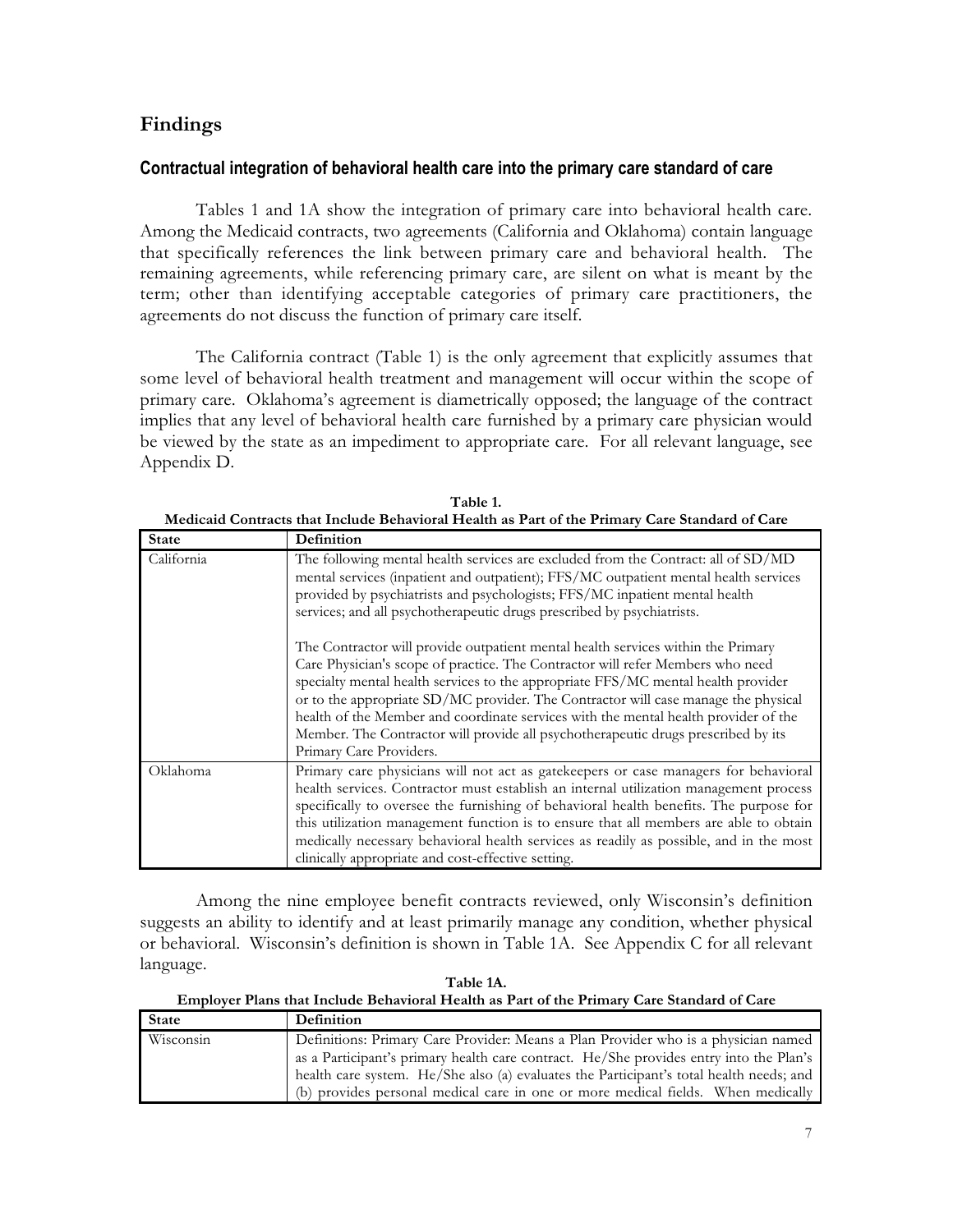|  | needed, he/she then preserves continuity of care. He/She is also in charge of     |
|--|-----------------------------------------------------------------------------------|
|  | coordinating other provider health services and refers the Participant to other   |
|  | Providers of Health Care. You must name your Primary Care Provider on your        |
|  | enrollment application or in a later written notice of change. Each family member |
|  | may have a different primary physician                                            |

# **Care Coordination**

#### Medicaid contracts

Table 2 in the Appendix presents a typology and synthesis of the Medicaid care coordination entries found in Table A in the Appendix.

*Care coordination as a contractual service*. Among the 52 contracts reviewed, 38 address care coordination. Table 1B shows language from two of the 38 contracts that address care coordination.

| <b>State</b>            | <b>Contract Language</b>                                                                                                                                                                                                                                                                                                                                                                                                                                                                                                                                                                                                                                                                                                                                                                                                                                                                                                                                                  |
|-------------------------|---------------------------------------------------------------------------------------------------------------------------------------------------------------------------------------------------------------------------------------------------------------------------------------------------------------------------------------------------------------------------------------------------------------------------------------------------------------------------------------------------------------------------------------------------------------------------------------------------------------------------------------------------------------------------------------------------------------------------------------------------------------------------------------------------------------------------------------------------------------------------------------------------------------------------------------------------------------------------|
| New Mexico<br>(General) | "2.A.5 Referral and Coordination: The CONTRACTOR shall have and comply with<br>written policies and procedures for the coordination of care and the arrangement,<br>tracking, and<br>documentation of all referrals including referrals to the following providers:<br>behavioral health providers                                                                                                                                                                                                                                                                                                                                                                                                                                                                                                                                                                                                                                                                        |
|                         | 2.A.5.a Coordination of Physical and Behavioral Service Benefits: Physical health and<br>behavioral health services must be provided through an integrated, clinically<br>coordinated managed care system. Both behavioral and physical health care providers<br>need access to relevant medical records of mutually served members to insure<br>maximization of the benefit of services to the member.                                                                                                                                                                                                                                                                                                                                                                                                                                                                                                                                                                   |
|                         | "2.D.30.h Case Management Services for The Medically at Risk: Case management<br>services for individuals who are under twenty-one (21) who are medically at risk as set<br>forth in Medical Assistance Division Program Manual Section MAD-744, EPSDT<br>CASE MANAGEMENT." New Mexico Contract, page 44.                                                                                                                                                                                                                                                                                                                                                                                                                                                                                                                                                                                                                                                                 |
|                         | "2.D.31.b Case Management Services or the Chronically Mentally Ill : The benefit<br>package includes case management services as set forth in the Medical Assistance<br>Division Program Manual Section MAD 773, CASE MANAGEMENT SERVICES<br>FOR THE CHRONICALLY MENTALLY ILL." New Mexico Contract, page 45.                                                                                                                                                                                                                                                                                                                                                                                                                                                                                                                                                                                                                                                             |
| Ohio (General)          | "2. Mental Health Services HMOs will work with ODMH and ODHS to develop<br>care coordination protocols necessary for the successful management of mental<br>health and physical health conditions for enrollees. Core elements of care<br>coordination protocols include, but are not limited to: a) Assisting primary care<br>providers in determining when an enrollee should be referred to local mental health<br>providers for specialized mental health treatment, and in developing appropriate<br>linkages and coordination. b) Assisting mental health providers in determining when<br>an enrollee should be referred back to primary care providers, and in determining<br>appropriate linkages and coordination. c) Specifying the arrangements for the timely<br>sharing of all pertinent clinical information between mental health and primary health<br>providers in accordance with applicable federal and state regulations." Ohio RFP,<br>pages 15-16. |

**Table 1B. -- Examples of Care Coordination as a Contractual Service**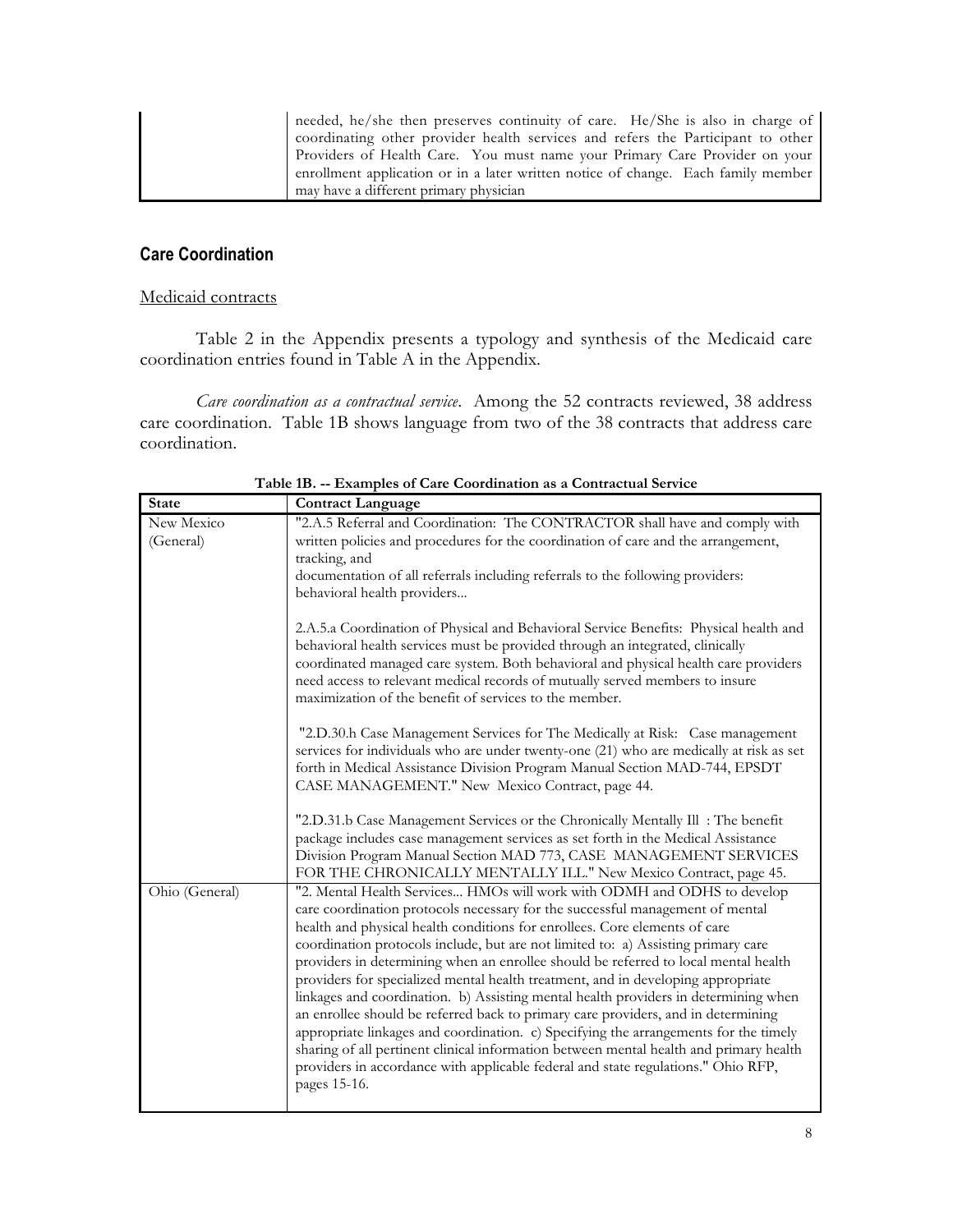| <b>State</b> | <b>Contract Language</b>                                                                                                                                                                                                                                                                                                                                                                                                                                                                                                                                                                                                                                                                                                                                                                                                                                                                                                                                                                                                                                                                                                                                                                                                                                                                                                                                                                                                                                                                                                                                                                                                                                                                          |
|--------------|---------------------------------------------------------------------------------------------------------------------------------------------------------------------------------------------------------------------------------------------------------------------------------------------------------------------------------------------------------------------------------------------------------------------------------------------------------------------------------------------------------------------------------------------------------------------------------------------------------------------------------------------------------------------------------------------------------------------------------------------------------------------------------------------------------------------------------------------------------------------------------------------------------------------------------------------------------------------------------------------------------------------------------------------------------------------------------------------------------------------------------------------------------------------------------------------------------------------------------------------------------------------------------------------------------------------------------------------------------------------------------------------------------------------------------------------------------------------------------------------------------------------------------------------------------------------------------------------------------------------------------------------------------------------------------------------------|
|              | "3. Substance Abuse Services HMOs will work with ODADAS and ODHS to<br>develop policies and procedures which address all issues necessary to establish<br>effective referral and linkage, including confidentiality procedures, scope and<br>frequency of mutual reporting assessment and treatment information, procedures<br>necessary for accessing treatment services and management of care, and problem<br>resolution procedures, i.e., care coordination protocols necessary for the successful<br>management of alcohol and other drug addiction treatment services and physical<br>health conditions for enrollees. Core elements of care coordination protocols include,<br>but are not limited to: a) Assisting primary care providers in determining when an<br>enrollee should be referred to local alcohol and drug addiction treatment service<br>providers for specialized alcohol and drug addiction treatment, and in developing<br>appropriate linkages and coordination. b) Assisting alcohol and drug addiction<br>treatment service providers in determining when an enrollee should be referred to<br>primary care providers, and<br>in developing appropriate linkage and coordination. c) Specifying the arrangements<br>for the timely sharing of all pertinent clinical information between alcohol and drug<br>addiction treatment service and primary care providers, in accordance with applicable<br>federal laws and state statutes. d) Assisting primary care providers and alcohol and<br>other drug treatment service providers in complying with requirements of Substitute<br>House Bill 167 as described in Section V.B.5. of this RFP document." Ohio RFP, |
|              | pages 16-17.<br>"Core elements of care coordination protocols include, but not limited to:  a)<br>Assisting Primary care providers in determining when an enrollee should be referred<br>to local mental health providers for specialized mental health treatment, and in<br>developing appropriate linkages and coordination. b) Assisting alcohol and drug<br>addiction treatment service providers in determining when an enrollee should be<br>referred to primary care providers, and in developing appropriate linkage and<br>coordination.<br>c) Specifying the arrangements for the timely sharing of all pertinent clinical<br>information between alcohol and drug addiction treatment service and primary care<br>providers, in accordance with applicable federal laws and state statutes. d) Assisting<br>primary care providers and alcohol and other drug treatment service providers in<br>complying with requirements of Substitute House Bill 167 as described in Section<br>V.B.5. of this RFP document." Ohio Contract, page 17.                                                                                                                                                                                                                                                                                                                                                                                                                                                                                                                                                                                                                                              |

Twenty-five of the agreements containing care coordination language are general service (two-thirds of the 39 general service agreements), while 13 are behavioral (all of the behavioral agreements). Among the 38 states that address care coordination, two (Maine and North Dakota) exclude it as a service, while several others partially exclude coverage for certain populations. Fourteen contracts are silent on the issue of care coordination.<sup>14</sup>

The contracts vary significantly in how they define the functions of care coordination. Furthermore, few agreements specify as an explicit contractual performance standard the structure and operational elements specified by the Mathematica study, *supra*.

*Care coordination as a subject of performance measurement.* Contracts can not only set forth standards to which the parties have agreed but also, in complex contractual cases such as managed care, identify how performance will be measured. Among the 38 contracts that include some level of care coordination as a contractual obligation, five agreements appear as

 <sup>14</sup> Under normal rules of contract interpretation, silence would probably be interpreted as non-coverage. See Corbin on Contracts (7<sup>th</sup> ed.) (West Publishing, St. Paul., MN, 1998)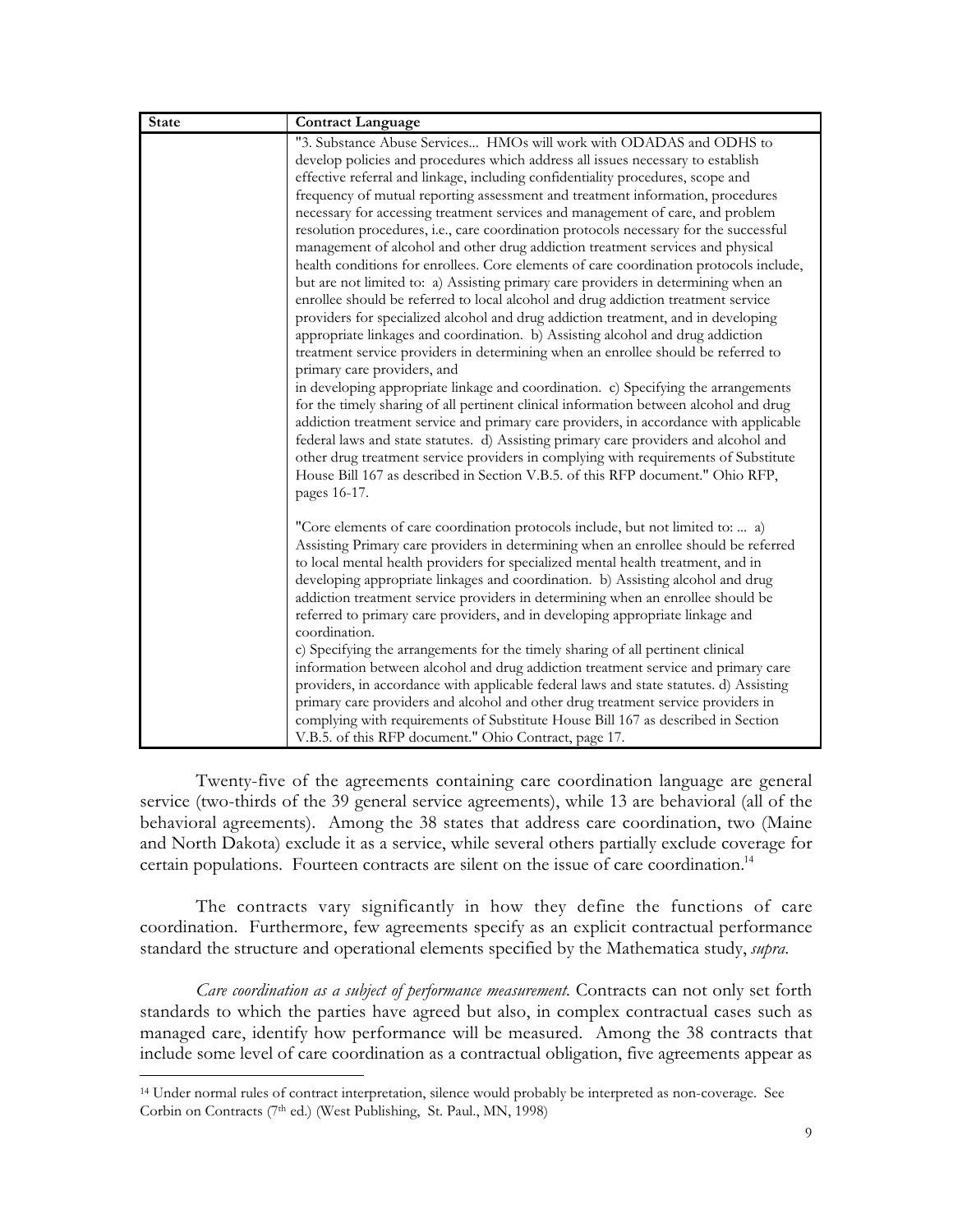a contractual matter to make care coordination the subject of performance measurement. Table 1C shows language from two of these five agreements.

| <b>State</b>  | <b>Contract Language</b>                                                                                                                                                                                                                                                                                                                                                                                                                                                                                                                                                                                                                                                                                                                                              |
|---------------|-----------------------------------------------------------------------------------------------------------------------------------------------------------------------------------------------------------------------------------------------------------------------------------------------------------------------------------------------------------------------------------------------------------------------------------------------------------------------------------------------------------------------------------------------------------------------------------------------------------------------------------------------------------------------------------------------------------------------------------------------------------------------|
| Kentucky      | "Coordination of Benefits Between Partnership and MBHO Contractors                                                                                                                                                                                                                                                                                                                                                                                                                                                                                                                                                                                                                                                                                                    |
|               | Coordination and continuity of care for physical and behavioral health care services<br>are required.                                                                                                                                                                                                                                                                                                                                                                                                                                                                                                                                                                                                                                                                 |
|               | Contractors for Medicaid managed physical and behavioral health care services must<br>be able to coordinate assessment, treatment, and follow-up for members as they<br>utilize multiple providers, services sites, and levels of care, both within and outside<br>the respective plans. Through enrollment phases and continuing educational<br>programs for members and providers, Contractors must assure that each provider<br>understands which services are contained within the respective physical and<br>behavioral health plans. Appropriate information sharing and careful monitoring of<br>diagnosis, treatment, follow-up and medication usage are especially important when<br>members use Partnership and MBHO services simultaneously.<br>$[\ldots]$ |
|               | The monitoring and evaluation of the above standards must be a part of the Quality<br>Improvement Plan of both the Partnership and MBHO Contractors." Kentucky<br>Contract, Attachment XI, page 103-104.                                                                                                                                                                                                                                                                                                                                                                                                                                                                                                                                                              |
| Massachusetts | "5.1.1C.5: PERFORMANCE INCENTIVES AND PENALTIES; INITIATIVES                                                                                                                                                                                                                                                                                                                                                                                                                                                                                                                                                                                                                                                                                                          |
| (Behavioral)  |                                                                                                                                                                                                                                                                                                                                                                                                                                                                                                                                                                                                                                                                                                                                                                       |
|               | c. Incentives Only 4) Intensive Case Management/Consumers who are Dually-                                                                                                                                                                                                                                                                                                                                                                                                                                                                                                                                                                                                                                                                                             |
|               | Diagnosed                                                                                                                                                                                                                                                                                                                                                                                                                                                                                                                                                                                                                                                                                                                                                             |
|               | The Contractor shall target an increase in enrollment in the Intensive Case                                                                                                                                                                                                                                                                                                                                                                                                                                                                                                                                                                                                                                                                                           |
|               | Management (ICM) program of at least 100 individuals, at least 75 of whom must be                                                                                                                                                                                                                                                                                                                                                                                                                                                                                                                                                                                                                                                                                     |
|               | members with a dual-diagnosis (substance abuse and psychiatric) and include both<br>disabled adults and adolescents. All dually diagnosed individuals must be newly                                                                                                                                                                                                                                                                                                                                                                                                                                                                                                                                                                                                   |
|               | enrolled in the ICM subsequent to June 30, 1997" Massachusetts MH/SAP                                                                                                                                                                                                                                                                                                                                                                                                                                                                                                                                                                                                                                                                                                 |
|               | Contract 1997 Amendment, pages 14, 16-17.                                                                                                                                                                                                                                                                                                                                                                                                                                                                                                                                                                                                                                                                                                                             |

**Table 1C. -- Examples of Care Coordination as a Subject of Performance Measurement**

*Care coordination obligation described*. The contracts reveal a substantial variation in the terminology used to describe care coordination. Some contracts refer to the activities related to care coordination as case management, while others use the term care coordination to distinguish it from conventional managed care case management, which generally is understood to involve utilization management of contract services.<sup>15</sup> Some contracts codify the service as a "consumer protection" activity, others, as an administrative service, and still others, as a component of clinical care. Some of the contracts contain minimal provisions, while others contain extensive specifications regarding the structure and content of the care coordination activity they expect to be furnished.

*Scope of the care coordination responsibility*. Among the 38 agreements that cover care coordination as a contractual benefit, 17 (nearly half) contain language that appears to extend the scope of the obligation beyond the limits of services covered in the Medicaid contracts. Table 1D shows language from two of these 17 contracts.

 <sup>15</sup> *See. e.g.,* the utilization management provisions of S. 1344 and H.R. 2954 (managed care legislation enacted by the Senate and House in the 106<sup>th</sup> Congress).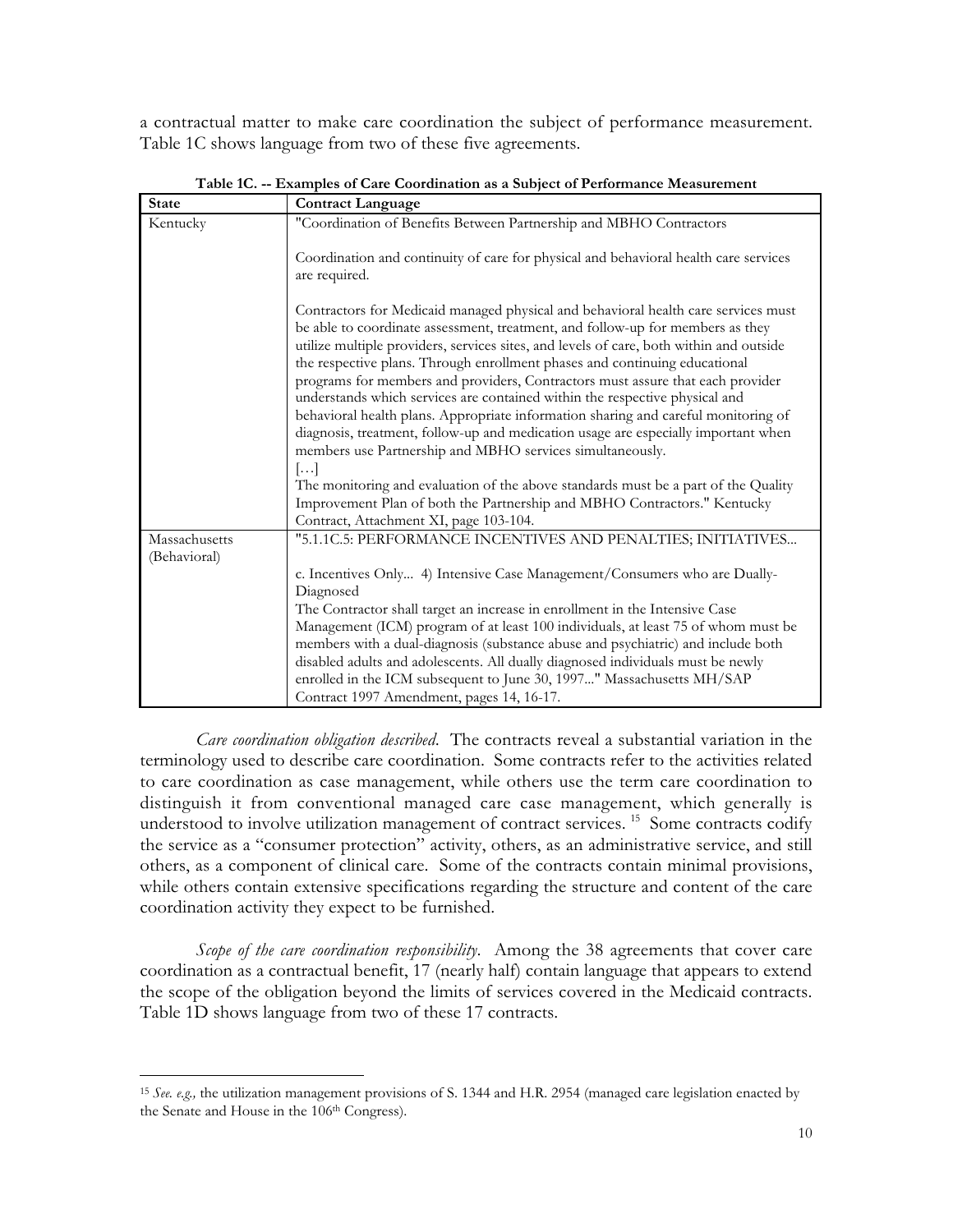| <b>State</b>        | <b>Contract Language</b>                                                                   |
|---------------------|--------------------------------------------------------------------------------------------|
| Washington          | The Contractor shall: a) coordinate services to meet the service recipient's mental        |
| (Behavioral)        | health care needs. Referrals to other providers shall be documented in the service         |
|                     | recipient's records, whether or not services are provided; b) coordinate with non-         |
|                     | participating health and social programs including, but not limited to physical health     |
|                     | (e.g. Healthy Option Medicaid medical plans, Basic Health Care Plus), Area Agency          |
|                     | on Aging, Aging and Adult Services, Alcohol and Substance Abuse Treatment                  |
|                     | providers, Children and Family Services, vocational rehabilitation services,               |
|                     | Developmental Disabilities, school, corrections, juvenile detention and juvenile           |
|                     | justice, etc.; c) ensure appropriate referrals for community health and social             |
|                     | programs; d) ensure the existence of an advisory committee(s) for children, older          |
|                     | persons, ethnic minorities which meets quarterly. For children and adolescents             |
|                     | include: parents of children/adolescents currently receiving services, early               |
|                     | intervention providers, health providers, juvenile court, child welfare, local tribes, and |
|                     | substance abuse treatment providers to meet EPSDT requirements." Washington                |
|                     | State Mental Health Contract, pages 22-25.                                                 |
| Oregon (Behavioral) | 3. Integration and Coordination : a. Mental Health Services Which Are Not Covered          |
|                     | Services : Contractor shall coordinate services for each OMAP Member who requires          |
|                     | services from agencies providing mental health services which are not Covered              |
|                     | Services b. Local Mental Health Authority (LMHA)/Community Mental Health                   |
|                     | Program (CMHP) c. Community Emergency Service Agencies d. Local and/or                     |
|                     | Regional Allied Agencies e. Psychical Health Care Providers f. Chemical                    |
|                     | Dependency Providers g. Medicare Payors and Providers h. OMAP Members in                   |
|                     | Extended Care Settings . Contractor shall coordinate with ECMU of Division and             |
|                     | extended care service providers to integrate services for OMAP Members in                  |
|                     | Extended Care Programs. ECMU shall determine, after consulting with Contractor             |
|                     | and the Extended Care Program, when an OMAP Member is ready to discharge from              |
|                     | the Extended Care Program. Contractor shall ensure that such OMAP Member                   |
|                     | receives Covered Services following discharge to ensure timely discharge.                  |

**Table 1D. -- Examples of Scope of Care Coordination Responsibility**

The remaining agreements limit the service reach of the obligation to contractual benefits (either within one or both contracts in the case of states with both general and behavioral agreements).

Several states use particularly broad language to describe a care coordination scope that reaches both extra-contractual Medicaid benefits (i.e., benefits covered under the state plan but not contained in either a general service or behavioral health agreement), as well as services and benefits that are health or health related but lie outside of Medicaid (e.g., child welfare services, special education services, housing, employment, social services). Massachusetts, Washington State, and Kentucky all offer expansive specifications regarding the scope of the care coordination obligation, with performance standards that reach both extra-contractual benefits and non-Medicaid health and health support services.

The contract language in Appendix A illustrates that states have different populationbased expectations of care coordination. In some states, a care coordination obligation is conceived of generally; that is, all populations with special needs that necessitate the use of a broader array of health and medical services would be covered under the terms of the agreement. In most states, however, the care coordination obligation is limited to specific sub-populations (e.g., pregnant women with addiction disorders, children with serious emotional disturbance, adults with severe mental illness).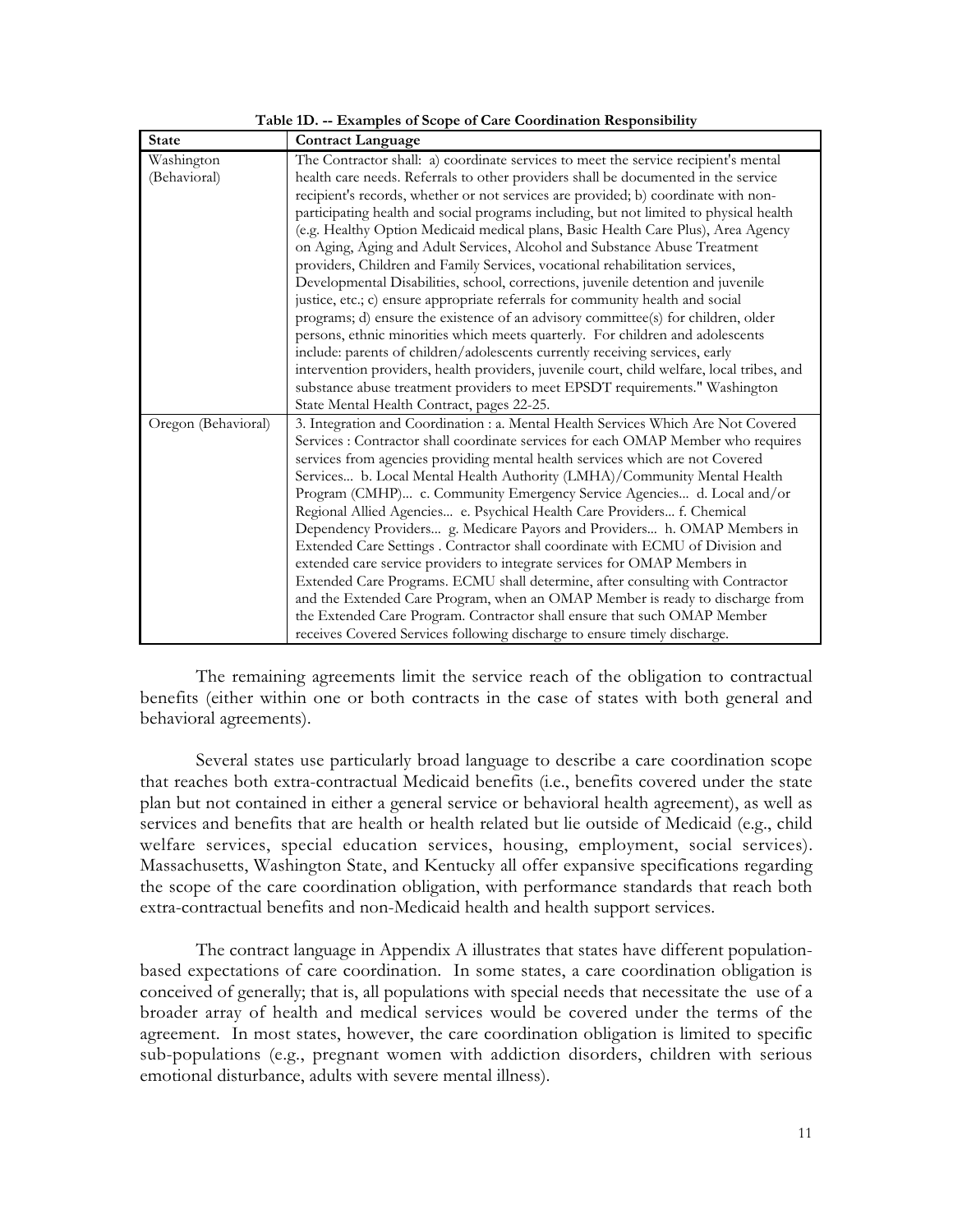With one exception, all states with more than one agreement (i.e., states with both general and behavioral agreements) include care coordination language in both agreements. That is, where one contractor is expected to coordinate with another contractor, reciprocal language is contained in both agreements. For example, see the Massachusetts, Oregon, and Nebraska contract language in Appendix A. Hawaii appears to be the only state that includes care coordination responsibilities in its behavioral agreement, but does not specify a reciprocal activity in its general contract.

*Access standards and provider capabilities*. Nine contracts address the issue of access standards and provider capabilities. In general these specifications are broadly stated and do not set specific time frames for performance. Capabilities are typically expressed in terms of the ability to furnish services in a "team" approach. Table 1E shows language from Ohio and Washington State.

| <b>State</b>   | Contract Language                                                                        |
|----------------|------------------------------------------------------------------------------------------|
| Ohio (General) | "3. Substance Abuse Services HMOs will work with ODADAS and ODHS to                      |
|                | develop policies and procedures which address all issues necessary to establish          |
|                | effective referral and linkage, including confidentiality procedures, scope and          |
|                | frequency of mutual reporting assessment and treatment information, procedures           |
|                | necessary for accessing treatment services and management of care, and problem           |
|                | resolution procedures, i.e., care coordination protocols necessary for the successful    |
|                | management of alcohol and other drug addiction treatment services and physical           |
|                | health conditions for enrollees. Core elements of care coordination protocols include,   |
|                | but are not limited to: a) Assisting primary care providers in determining when an       |
|                | enrollee should be referred to local alcohol and drug addiction treatment service        |
|                | providers for specialized alcohol and drug addiction treatment, and in developing        |
|                | appropriate linkages and coordination. b) Assisting alcohol and drug addiction           |
|                | treatment service providers in determining when an enrollee should be referred to        |
|                | primary care providers, and in developing appropriate linkage and coordination. c)       |
|                | Specifying the arrangements for the timely sharing of all pertinent clinical information |
|                | between alcohol and drug addiction treatment service and primary care providers, in      |
|                | accordance with applicable federal laws and state statutes. d) Assisting primary care    |
|                | providers and alcohol and other drug treatment service providers in complying with       |
|                | requirements of Substitute House Bill 167 as described in Section V.B.5. of this RFP     |
|                | document." Ohio RFP, pages 16-17.                                                        |
|                | "Core elements of care coordination protocols include, but not limited to:  a)           |
|                | Assisting Primary care providers in determining when an enrollee should be referred      |
|                | to local mental health providers for specialized mental health treatment, and in         |
|                | developing appropriate linkages and coordination. b) Assisting alcohol and drug          |
|                | addiction treatment service providers in determining when an enrollee should be          |
|                | referred to primary care providers, and in developing appropriate linkage and            |
|                | coordination. c) Specifying the arrangements for the timely sharing of all pertinent     |
|                | clinical information between alcohol and drug addiction treatment service and            |
|                | primary care providers, in accordance with applicable federal laws and state statutes.   |
|                | d) Assisting primary care providers and alcohol and other drug treatment service         |
|                | providers in complying with requirements of Substitute House Bill 167 as described       |
|                | in Section V.B.5. of this RFP document." Ohio Contract, page 17.                         |
| Washington     | "Individualized Tailored Care: Following are key elements of Individualized              |
| (Behavioral)   | Tailored Care (ITC)                                                                      |
|                |                                                                                          |
|                | 3. The Individual Support Team shall collaboratively and collectively develop a care     |
|                | plan focusing on strengths of the person to create supports and services to enable the   |

**Table 1E. -- Examples of Access Standards and Provider Capabilities**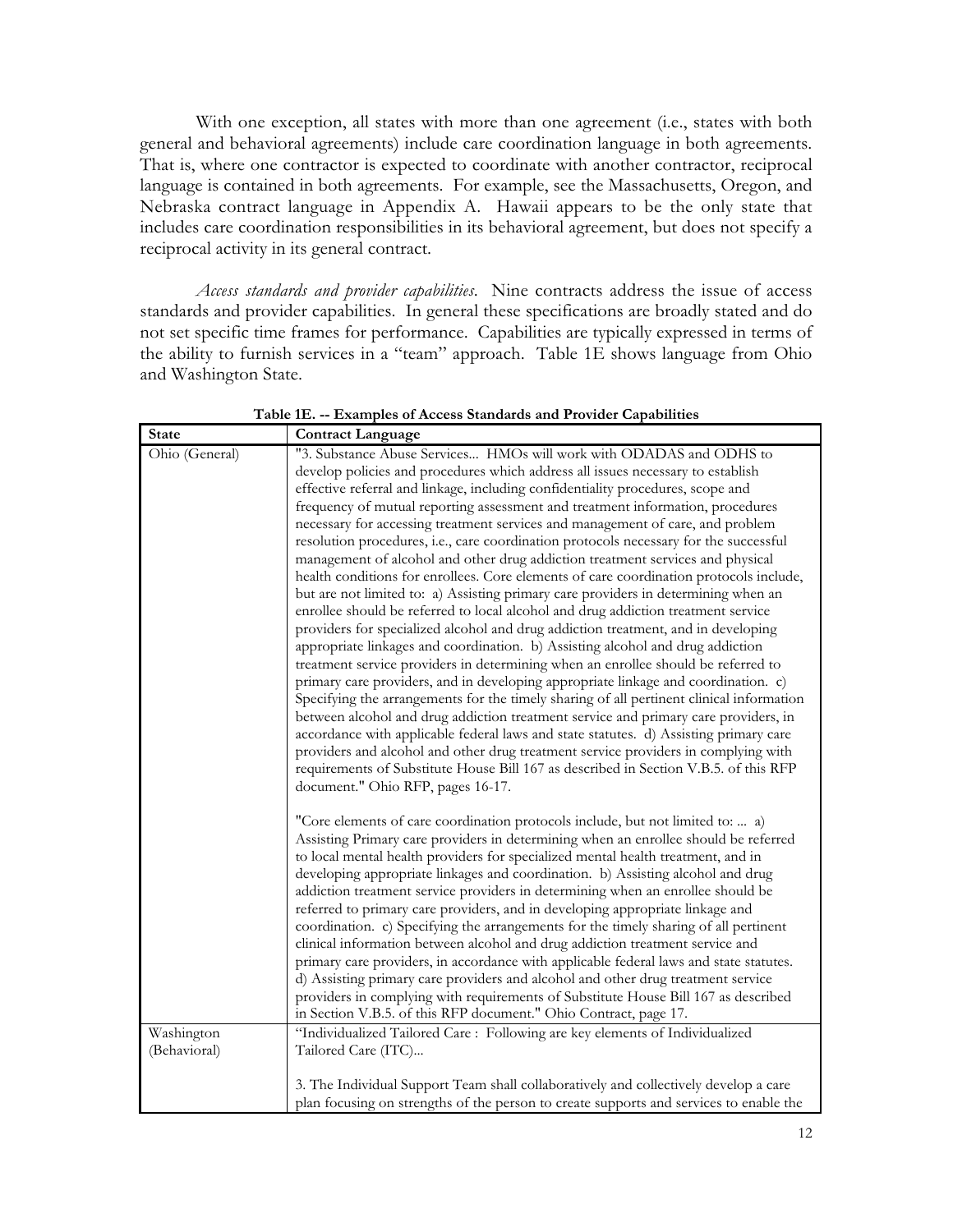| <b>State</b> | <b>Contract Language</b>                                                                |
|--------------|-----------------------------------------------------------------------------------------|
|              | person to live, work, and participate more fully in his or her culture in the           |
|              | community. The voice of the service recipient shall be the driving force 4.             |
|              | Services/supports are comprehensive, addressing needs in several life domain areas      |
|              | such as family, housing, educational/vocational, social/recreational, psychological,    |
|              | emotional, legal and safety. Services shall be informed by and coordinated with other   |
|              | formal service system and/or informal support systems, in which the service recipient   |
|              | is involved. In addition there must be a crisis plan in place which is reviewed to meet |
|              | changing needs every 180 days. 5. Services/supports are developed creatively and        |
|              | flexibility to meet the unique needs of the individual service recipient, and not       |
|              | hindered by categorically defined services or programs. Services are sought from        |
|              | other formal systems as appropriate and feasible, as well as supports from informal or  |
|              | voluntary sources/natural supports (e.g., churches, family, friends, neighbors)."       |
|              | Washington State Mental Health Contract, page G-1.                                      |

*Written plan of care and continuous monitoring*. Twelve agreements appear to specify some level of written plan and continuous monitoring of persons receiving care coordination in order to adjust the plan as needed. Table 1F shows representative language from Minnesota and Pennsylvania.

| <b>State</b>                 | <b>Contract Language</b>                                                                                                                                                                                                                                                                                                                                                                                                                                                                                                                                                                                                                                                                                                                                                                                                                                                                                                                                                                                                                                                                                                                                                                                                                                                                                                              |
|------------------------------|---------------------------------------------------------------------------------------------------------------------------------------------------------------------------------------------------------------------------------------------------------------------------------------------------------------------------------------------------------------------------------------------------------------------------------------------------------------------------------------------------------------------------------------------------------------------------------------------------------------------------------------------------------------------------------------------------------------------------------------------------------------------------------------------------------------------------------------------------------------------------------------------------------------------------------------------------------------------------------------------------------------------------------------------------------------------------------------------------------------------------------------------------------------------------------------------------------------------------------------------------------------------------------------------------------------------------------------|
| Minnesota (General)          | (Appendix) b. MH/CD Treatment Planning and Referral<br>The HEALTH PLAN must provide the following treatment planning and referral<br>services for its enrollees who are assessed as needing MH/CD services: i. A written<br>treatment plan must be developed for each client. The individual treatment plan must<br>contain measurable goals, specified treatment strategy or services, person(s)                                                                                                                                                                                                                                                                                                                                                                                                                                                                                                                                                                                                                                                                                                                                                                                                                                                                                                                                     |
|                              | responsible for providing services and an identified case manager. ii. A multi-<br>disciplinary team of mental health and/or CD professionals must be available for<br>case review and consultation for each client." Minnesota Contract, Appendix I, page<br>4.                                                                                                                                                                                                                                                                                                                                                                                                                                                                                                                                                                                                                                                                                                                                                                                                                                                                                                                                                                                                                                                                      |
| Pennsylvania<br>(Behavioral) | "a. The MCO will provide timely access to diagnostic, assessment, referral, and<br>treatment services for members for the following benefits:  13) effective July 1,<br>1997, the following will be in-plan services:  c) targeted mental health case<br>management (intensive case management and resource coordination)" Pennsylvania<br>Behavioral Health RFP, pages 51, 52. "d. The MCO must provide comprehensive<br>service management, with clear access and lines of authority. Each member's plan of<br>care, including the commencement, course, and continuity of treatment and support<br>services, must be documented in such a way as to permit effective review of care and<br>demonstrate care coordination within services covered by the MCO. e. Evidence of a<br>coordinated approach for those persons with mental health and drug and alcohol<br>conditions as well as for older adults with psychiatric and substance use disorders,<br>particularly those with coexisting physical impairments, and other special needs<br>populations who experience mental health and/or drug and alcohol disorders (e.g.,<br>persons with mental retardation, homeless persons, pregnant drug abusers, persons<br>with HIV/ADS and physical disabilities) is demonstrated." Pennsylvania Behavioral<br>Health RFP, page 52. |

**Table 1F. -- Examples of Written Plans of Care and Continuous Monitoring**

*Information systems.* Three states, as shown in Table 1G below, make some mention of the information that contractors are expected to be able to maintain. At the same time, none specifies the information system capabilities that contractors are expected to maintain in the area of care coordination.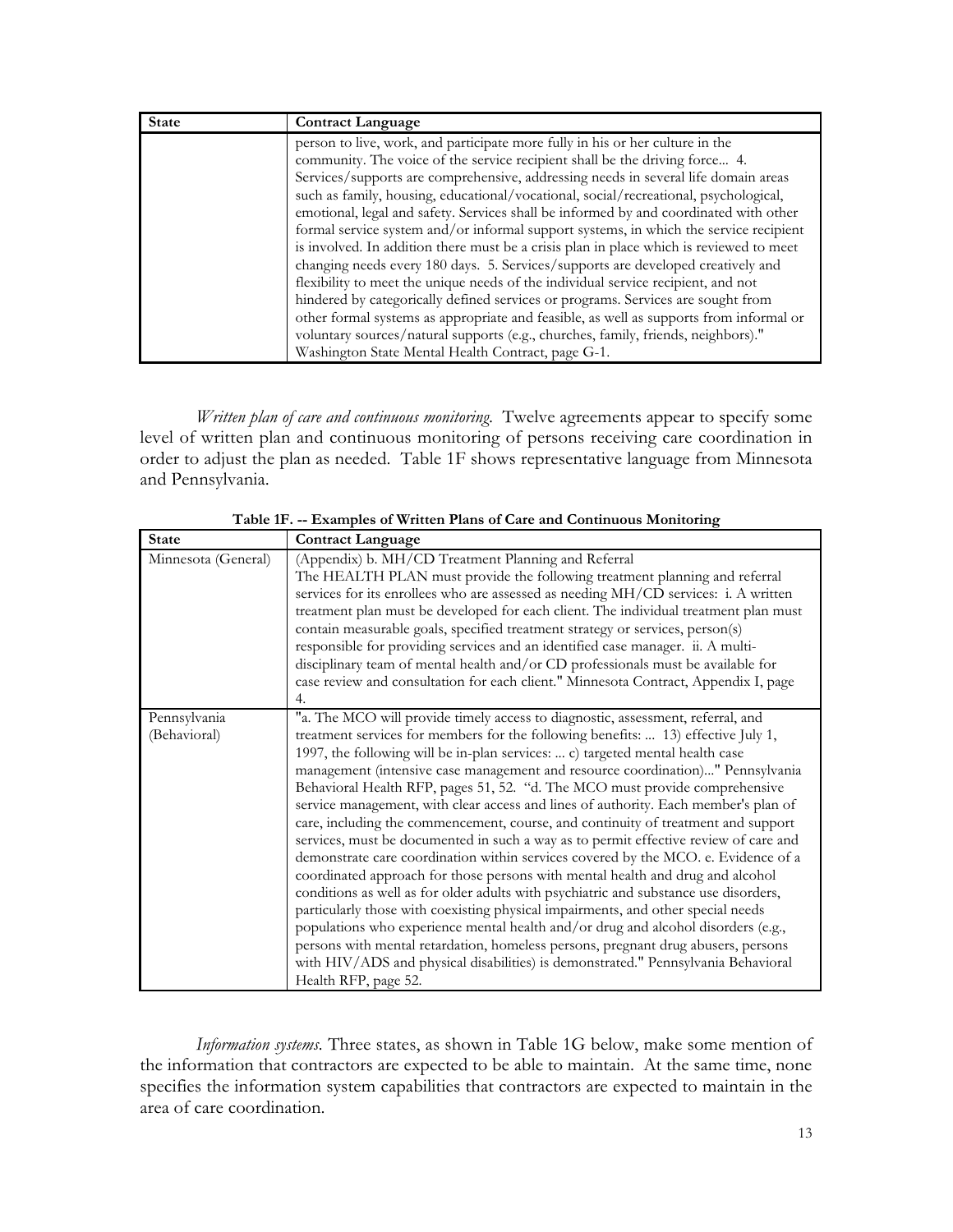|                            | radic TO. -- LAampics of Hilomianon Systems Requirements                                                                                                                                                                                                                                                                                                                                                                                                                                                                                                                                                                                                                                                                                                                                                                                                                                                                                                                                                                                                                                                                                                                                                                                                                                                |
|----------------------------|---------------------------------------------------------------------------------------------------------------------------------------------------------------------------------------------------------------------------------------------------------------------------------------------------------------------------------------------------------------------------------------------------------------------------------------------------------------------------------------------------------------------------------------------------------------------------------------------------------------------------------------------------------------------------------------------------------------------------------------------------------------------------------------------------------------------------------------------------------------------------------------------------------------------------------------------------------------------------------------------------------------------------------------------------------------------------------------------------------------------------------------------------------------------------------------------------------------------------------------------------------------------------------------------------------|
| <b>State</b>               | <b>Contract Language</b>                                                                                                                                                                                                                                                                                                                                                                                                                                                                                                                                                                                                                                                                                                                                                                                                                                                                                                                                                                                                                                                                                                                                                                                                                                                                                |
| Ohio (General)             | "2. Mental Health Services HMOs will work with ODMH and ODHS to develop<br>care coordination protocols necessary for the successful management of mental<br>health and physical health conditions for enrollees. Core elements of care<br>coordination protocols include, but are not limited to: [] c) Specifying the<br>arrangements for the timely sharing of all pertinent clinical information between<br>mental health and primary health providers in accordance with applicable federal and<br>state regulations." Ohio RFP, pages 15-16.                                                                                                                                                                                                                                                                                                                                                                                                                                                                                                                                                                                                                                                                                                                                                       |
|                            | "3. Substance Abuse Services [] Core elements of care coordination protocols<br>include, but are not limited to: [] c) Specifying the arrangements for the timely<br>sharing of all pertinent clinical information between alcohol and drug addiction<br>treatment service and primary care providers, in accordance with applicable federal<br>laws and state statutes. Ohio RFP, pages 16-17.                                                                                                                                                                                                                                                                                                                                                                                                                                                                                                                                                                                                                                                                                                                                                                                                                                                                                                         |
| Massachusetts<br>(General) | 3.13 MH and SA Case Management Programming: The HMO shall maintain a<br>structured Case Management program with a process for identifying complex MH<br>and SA cases at all levels of care. Case management shall pro-actively coordinate and<br>follow member progress through the continuum of care until stability in life functions<br>is achieved." Massachusetts Contract, Appendix B, pages 25-26.                                                                                                                                                                                                                                                                                                                                                                                                                                                                                                                                                                                                                                                                                                                                                                                                                                                                                               |
|                            | "2.11 Case Management Services:                                                                                                                                                                                                                                                                                                                                                                                                                                                                                                                                                                                                                                                                                                                                                                                                                                                                                                                                                                                                                                                                                                                                                                                                                                                                         |
| Massachusetts              | B. Case Management Services shall include, but not be limited to: 1. an effective<br>mechanism to initiate and discontinue Case Management services in both inpatient<br>and outpatient settings, in addition to catastrophic incidents; 2. an effective<br>mechanism to coordinate services required by Enrollees, including, but not limited<br>to, MH/SA transportation, community support services, and all primary and specialty<br>care; settings that may benefit from active Case Management. When appropriate,<br>such activities shall be coordinated with those of Department of Social Services<br>(DSS), Division of Youth Services (DYS), Department of Mental Health (DMH) and<br>community agencies; 3. care plans specifically developed for each case managed<br>Enrollee which ensure continuity and coordination of care among the various clinical<br>and non-clinical disciplines and services based on individual need of an Enrollee; 4. a<br>process to provide for reasonable benefit coverage flexibility on a case-by-case basis,<br>based on clinical and psychosocial needs; and 5. a process to evaluate and improve<br>individual Case Management services as well as the effectiveness of Case<br>Management as a whole." Massachusetts Contract, Appendix B, page 16. |
|                            | "2.06.07 Agreements with State Agencies                                                                                                                                                                                                                                                                                                                                                                                                                                                                                                                                                                                                                                                                                                                                                                                                                                                                                                                                                                                                                                                                                                                                                                                                                                                                 |
| (Behavioral)               | The Contractor shall:  b. Develop and submit to the Division for prior review and<br>approval within the first six months of the Contract, a plan to ensure that its<br>Network Management staff communicate on an ongoing basis, and no less than<br>monthly, with DSS designated staff, DPH/BSAS designated staff, DMH area<br>directors and other appropriate state agencies' designated staff to address Enrollees'<br>service planning, admissions, discharge plans, utilization, and coordination of DMH<br>Continuing Care Services." Massachusetts MH/SAP Contract, Appendix B, page 22.                                                                                                                                                                                                                                                                                                                                                                                                                                                                                                                                                                                                                                                                                                        |

Table 1G. -- Examples of Information Systems Requirements

*Privacy:* Four agreements make mention of privacy and confidentiality, typically in broad language indicating the need to maintain confidentiality. Specifically not described are privacy standards for the exchange between contractors, or between a contractor and other systems of care (e.g., child welfare agencies, mental health agencies, court systems) that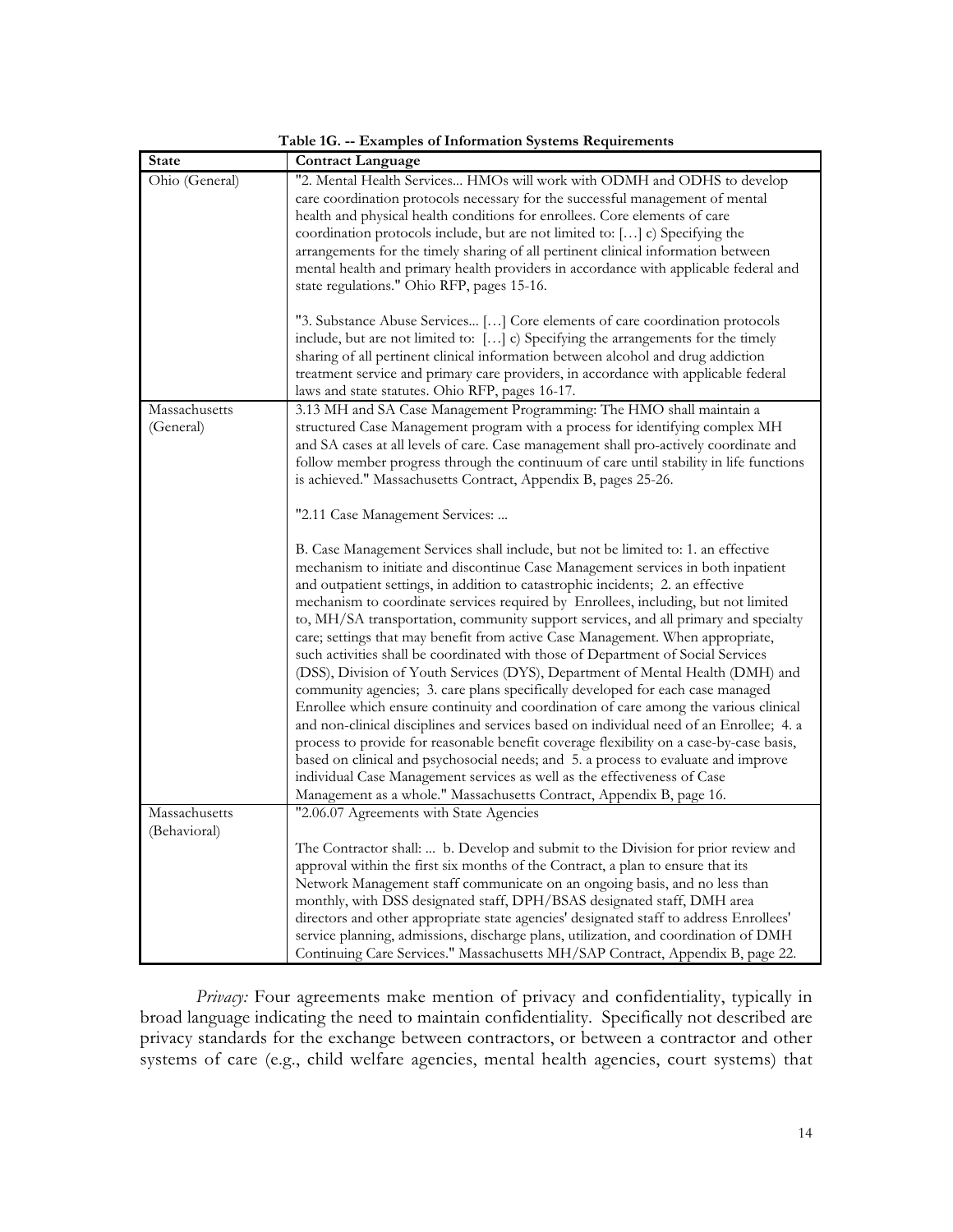maintain information on patients.<sup>16</sup> Relevant contract language from Kentucky and Pennsylvania appears in Table 1H.

| <b>State</b>                 | <b>Contract Language</b>                                                                                                                                                                                                                                                                                                                                                                                                                                                                                                                                                                                                                                                                                                                                                                                                                                                                                                                                                                                                                                                                                                                                                                                                                                                                                                                                                                                                                                                                                                                                                                                                                                                                                                                                                                                                     |
|------------------------------|------------------------------------------------------------------------------------------------------------------------------------------------------------------------------------------------------------------------------------------------------------------------------------------------------------------------------------------------------------------------------------------------------------------------------------------------------------------------------------------------------------------------------------------------------------------------------------------------------------------------------------------------------------------------------------------------------------------------------------------------------------------------------------------------------------------------------------------------------------------------------------------------------------------------------------------------------------------------------------------------------------------------------------------------------------------------------------------------------------------------------------------------------------------------------------------------------------------------------------------------------------------------------------------------------------------------------------------------------------------------------------------------------------------------------------------------------------------------------------------------------------------------------------------------------------------------------------------------------------------------------------------------------------------------------------------------------------------------------------------------------------------------------------------------------------------------------|
| Kentucky (General)           | Memorandum of Agreement When a Partnership and a MBHO both serve a<br>member population, Contractors are required to execute a Memorandum of<br>Agreement regarding standards for the coordination of physical and behavioral health<br>care services. The Memorandum of Agreement shall: [] Facilitate the exchange of<br>non-confidential member information in an effective and timely manner throughout<br>its delivery system [] Of priority are: [] With member approval, exchange<br>appropriate clinical information between the Partnership primary care provider and<br>the MBHO or designated behavioral health care provider on the diagnosis, treatment,<br>and referral of a member; Provide members with information needed to understand<br>how to obtain necessary care; Identify a method to evaluate the continuity and<br>coordination of care, including member-approved communications between<br>behavioral health care providers and primary care providers; and Protect the<br>confidentiality of member information and records.                                                                                                                                                                                                                                                                                                                                                                                                                                                                                                                                                                                                                                                                                                                                                                   |
| Pennsylvania<br>(Behavioral) | a. The MCO and the HealthChoices HMOs are required to develop and maintain<br>written agreements regarding the interaction and coordination of services provided to<br>recipients enrolled in the HealthChoices program The written agreements should<br>include, but not be limited to: 1) Procedures which govern referral, collaboration,<br>and coordination of diagnostic assessment and treatment, prescribing practices, the<br>provision of emergency room services, and other treatment issues necessary for<br>optimal health and prevention of disease 3) Exchange of relevant enrollment and<br>health-related information among the MCO, the HMO, and primary care<br>practitioner (PCP) in accordance with federal and state confidentiality laws and<br>regulations; (e.g., periodic treatment updates with identified primary and relevant<br>specialty providers); 4) Obtaining releases to share clinical information and provide<br>health records to each other as requested consistent with state and federal<br>confidentiality requirements; 5) Training and consultation to each other to facilitate<br>continuity of care and cost-effective use of resources 8) Development of adequate<br>provider networks to serve special needs populations and coordination of specialized<br>service plans for members with special health needs (e.g. behavioral health services<br>for children and adolescents in medical foster care). 9) The MCO is expected to<br>provide crisis and other behavioral health emergency services. The HMO and MCO<br>must establish clear procedures for coordinating the transport and treatment of<br>persons with behavioral health emergencies who initially present themselves at<br>general hospital emergency rooms to appropriate behavioral health facilities. |

**Table 1H. -- Examples of Privacy and Confidentiality Requirements**

#### Employee benefit contracts

Table 3 presents a similar typology for employee benefit contracts, whose care coordination excerpts can be found in Appendix B. As Table 3 illustrates, while several contracts allude to something akin to care coordination, no specifications are provided. The

 <sup>16</sup> A recent presentation at a Center for Health Care Strategies meeting attended by Ms. Rosenbaum focused on a special child welfare initiative between L.A. Care (a safety net health plan) and the Los Angeles Child Welfare system. The initiative provides an example of the complexities surrounding privacy. Because the child welfare agency and the Medicaid agency had never established interagency agreements or standards regarding the exchange of information, L.A. Care was required (with the cooperation of the child welfare agency) to obtain a court order allowing it to identify children in the child welfare system who were patients of the plan so that it could carry out basic care coordination functions that involved preventive interventions to the families. Because good care coordination inevitably requires access to information as well as the exchange of data, the identification and resolution of privacy matters assume a central importance in any care coordination initiative.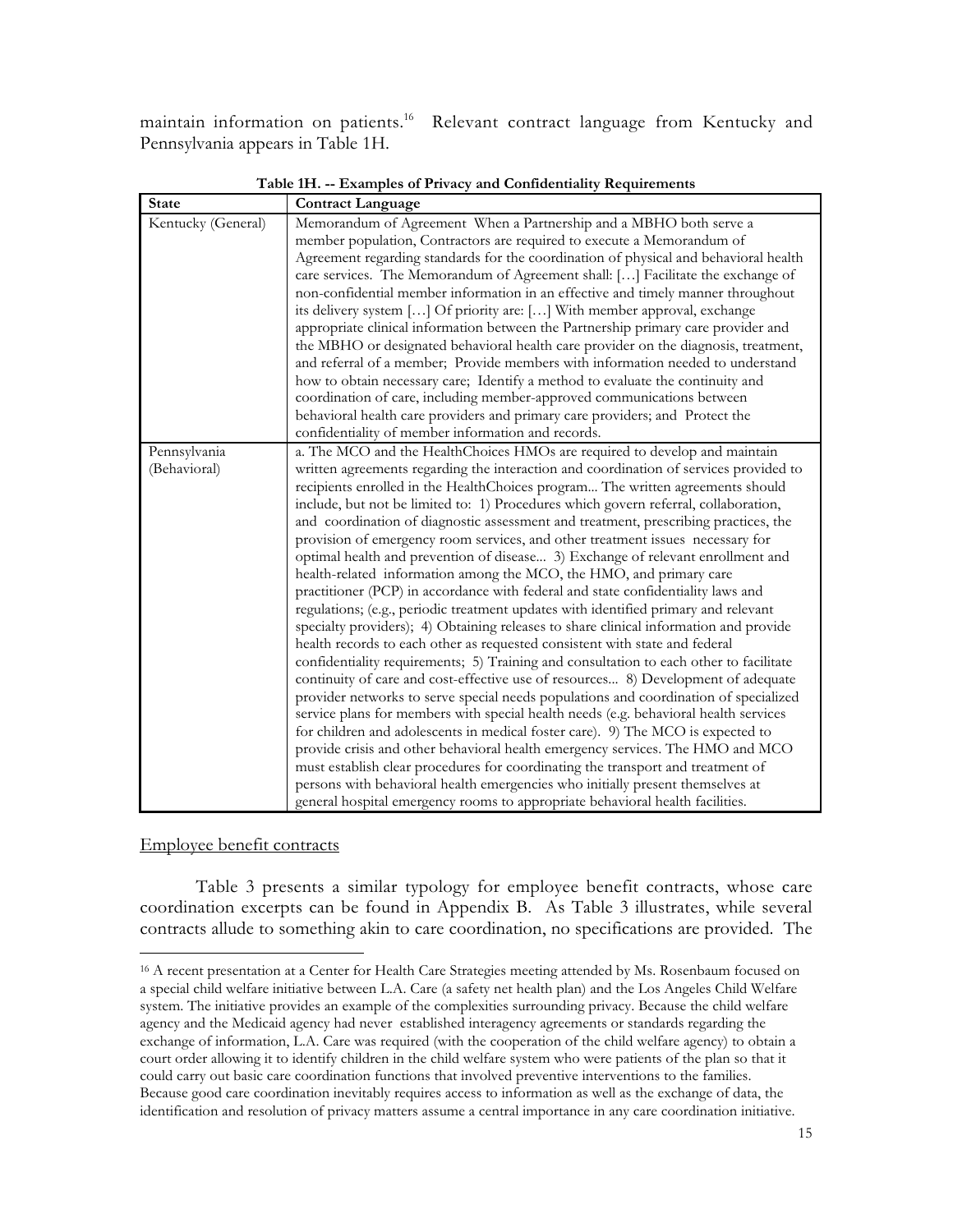language from the Ohio contract illustrates coordination of referrals for care and matters relating to coverage disputes and appeals processes:

Benefits: 4. All mental health and substance abuse (MHSA) services are provided under a separate contract between the Department of Administrative Services and United Behavioral Health (UBH). The HMO agrees to coordinate the provision of mental health and substance abuse services with the state as follows: Employees obtaining such services through the HMO will be covered by the HMO in the event a Primary Care Physician is providing the treatment until the HMO elects to make a referral for MHSA treatment through UBH. The HMO agrees to cooperate with the state's MHSA contractor including, but not limited to: Timely referral of patients in need of MHSA services; Education of providers about the program; Resolution of coverage disputes; Arranging for internal or contracted prescription drug vendors to fill prescriptions for psychotherapeutic drugs prescribed by UBH physicians; Coordination of the appeals process when appropriate; Coordination/provision of the delivery of health promotion programs with the state and UBH, Abiding by the United Behavioral Health Interface Document, a summary of which is provided in the Appendix to this RFP (Exhibit 3); Abiding by administrative protocols which may be developed in clarification of medical interface issues delineated in the Interface Document. [Ohio Contract, pp. 26-27]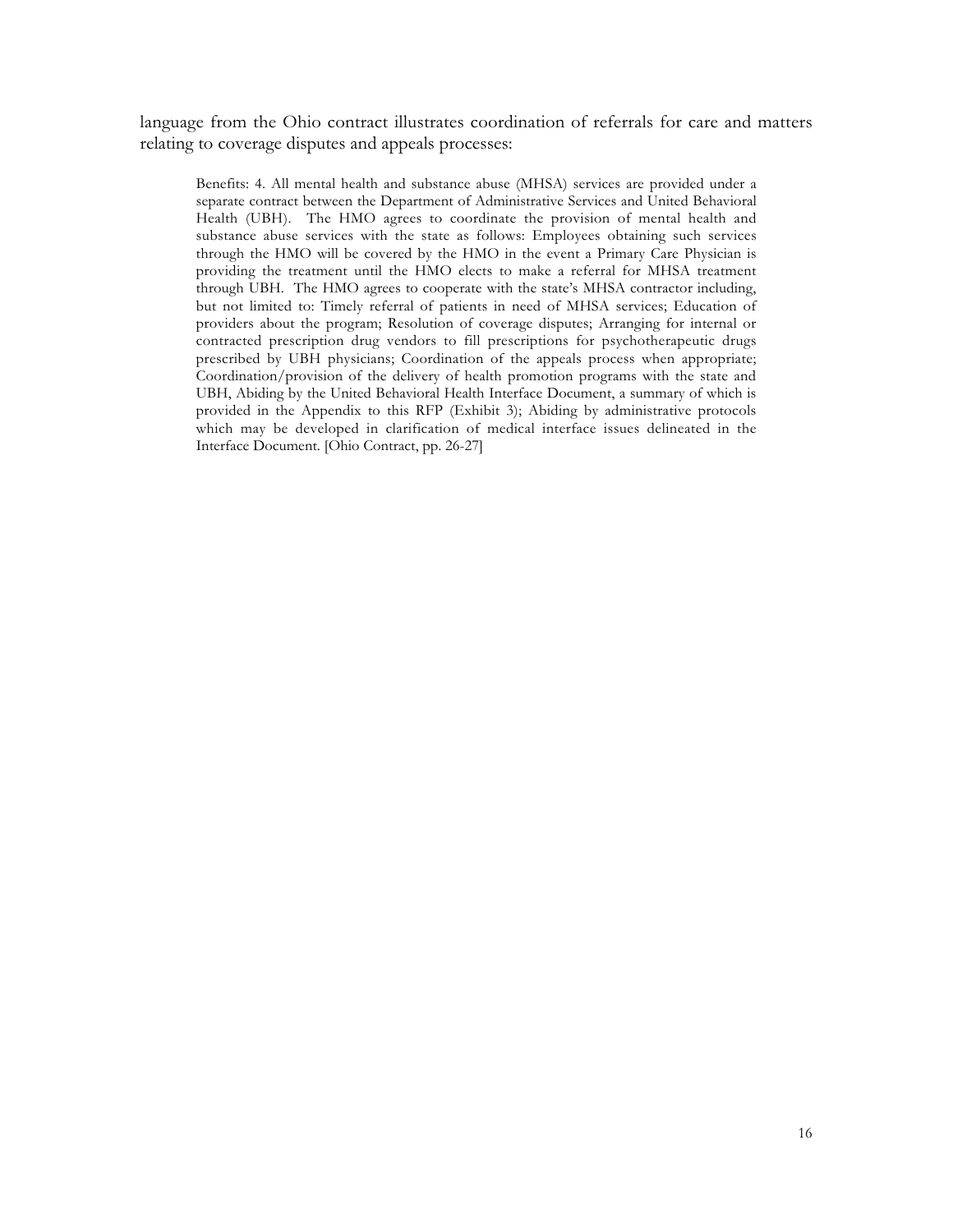# **Implications**

The findings from this analysis support several conclusions:

First, the NCQA accreditation standards suggest that purchasers that contract with NCQA-accredited MCOs and MBHOs can expect some level of care coordination as a basic element of performance. While the level of care coordination received will be limited to contractual services, the ability to coordinate among network providers and services and across managed care contractors is a recognized core competency within the NCQA accreditation system.

Second, there are two types of purchasers that might wish to consider the use of express contractual terms related to care coordination. The first is purchasers that do not limit their contracts to managed care entities that hold NCQA accreditation. It is possible that as an informal matter the concept of care coordination has made it sufficiently into the managed care dynamic to be basic to the enterprise. We would assume that this is not the case, as evidenced by a desire on the part of NCQA to move the industry to this point through the use of accreditation standards. While traditional case management activities tied to cost containment are standard to managed care design,<sup>17</sup> the types of activities identified in the Mathematica study probably extend well beyond the limits of many managed care plans. A purchaser might be willing to rely on a company's informal representations of its standard of care, but such representations would be neither enforceable nor measurable in the absence of an express contractual specification.

The second type of purchaser who would want to consider the inclusion of contractual expectations would be the purchaser who wants a standard of care that transcends the standard of performance contained in the NCQA accreditation. This type of purchaser would want a care coordination system that can address the coordination of extracontractual benefits and capabilities and that possesses information and data capabilities that are necessary to support cross-system care coordination. This expectation would appear to be particularly true for Medicaid agencies, which appear with great frequency to expect a "customized" standard of care coordination that reaches both Medicaid and non-Medicaid health and support services. This expectation is of course consistent with the nature of the Medicaid managed care membership, which faces higher health risks and has greater health needs.

A third major conclusion concerns purchasing standards. While public and private purchasers anticipate care coordination as a contractual standard of performance, the findings from this study suggest that few address the range of issues identified through health services research as basic elements of the care coordination standard of care. Particularly rare is the use of performance measurement or the development of benchmark measures against which to measure the quality of care coordination. Even among states that seek enriched care coordination that extends beyond contractual services, there is little consensus on the essential elements of the model. Furthermore, even where issues are addressed, the level of drafting varies significantly.

 <sup>17</sup> Pegram v. Herdrich*, supra*.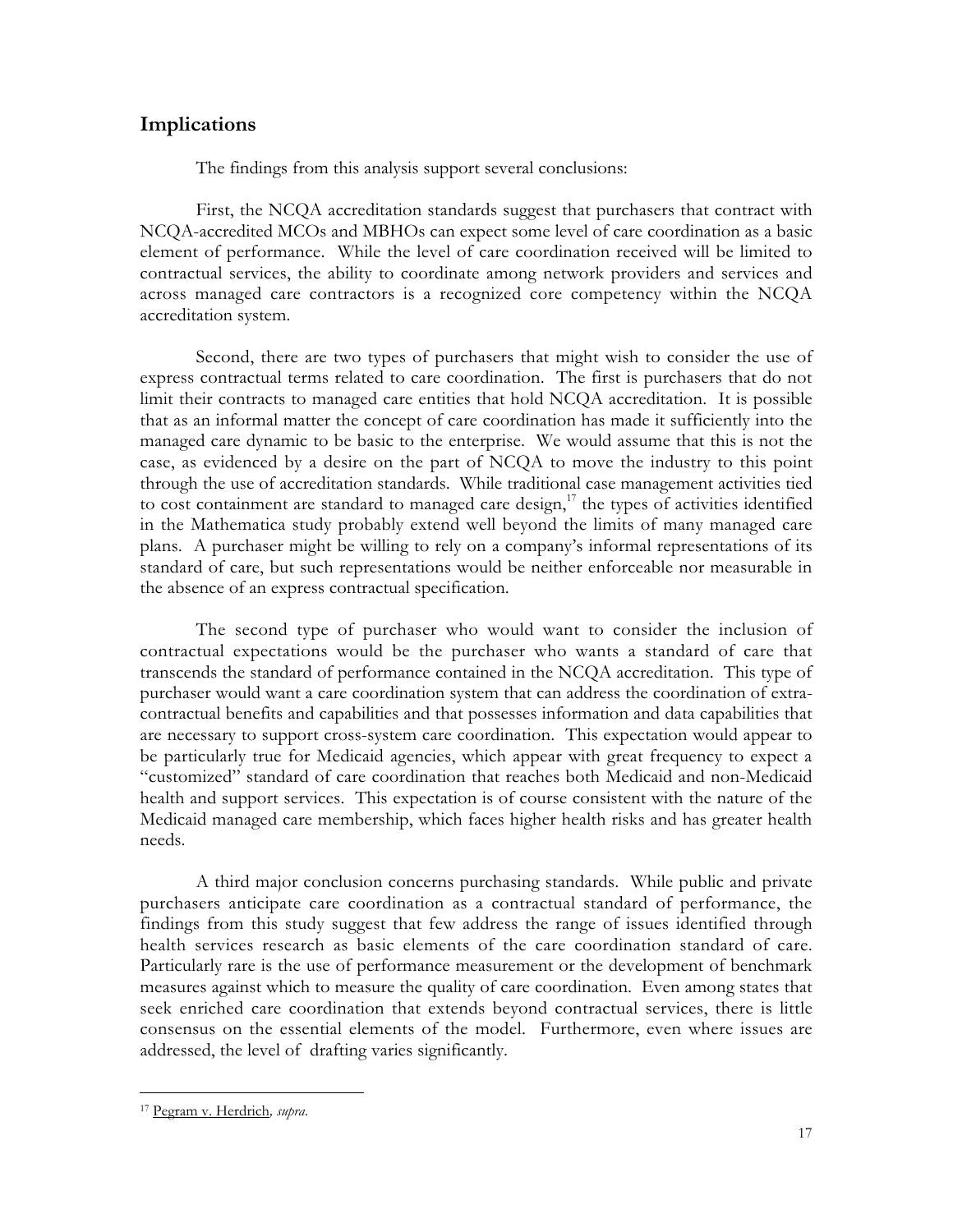The findings from this study support further research and policy development efforts aimed at addressing what is meant by this type of care coordination and the development of coordinated strategies for addressing some of the fundamental policy issues that require resolution, particularly issues of information systems, performance measurements and privacy of information. These findings warrant research that focuses on the specific expectations of Medicaid agencies and the development of sample purchasing specifications tied to Medicaid coverage and financing options.

The final conclusion concerns is the definition of primary care itself. There is ample evidence of missed opportunities in the area of behavioral health and primary care. The lack of a primary care definition that includes a clear expectation of behavioral health competency is a matter that needs closer attention given this evidence.

To the extent that such a behavioral competency already is in fact a basic element of the modern primary care standard of care, there may be no need to establish this competency as a contractual expectation. But the data on missed diagnoses, inappropriate treatment, and under-treatment of persons with mental illness and addiction disorders whose conditions should have or could have been detected and managed in primary care suggest otherwise. It is difficult to contract for a standard of care that an industry is simply unequipped to deliver; expectations cannot outstrip reality so thoroughly that a seller is simply unable to deliver the product. However, there may be clear expectations that do not fall so far outside existing standards that they should become part of contractual standards. Indeed, the NCQA accreditation standards themselves suggest that it is not unreasonable to expect network primary care professionals to be able to possess and display measurable competencies in the area of behavioral health.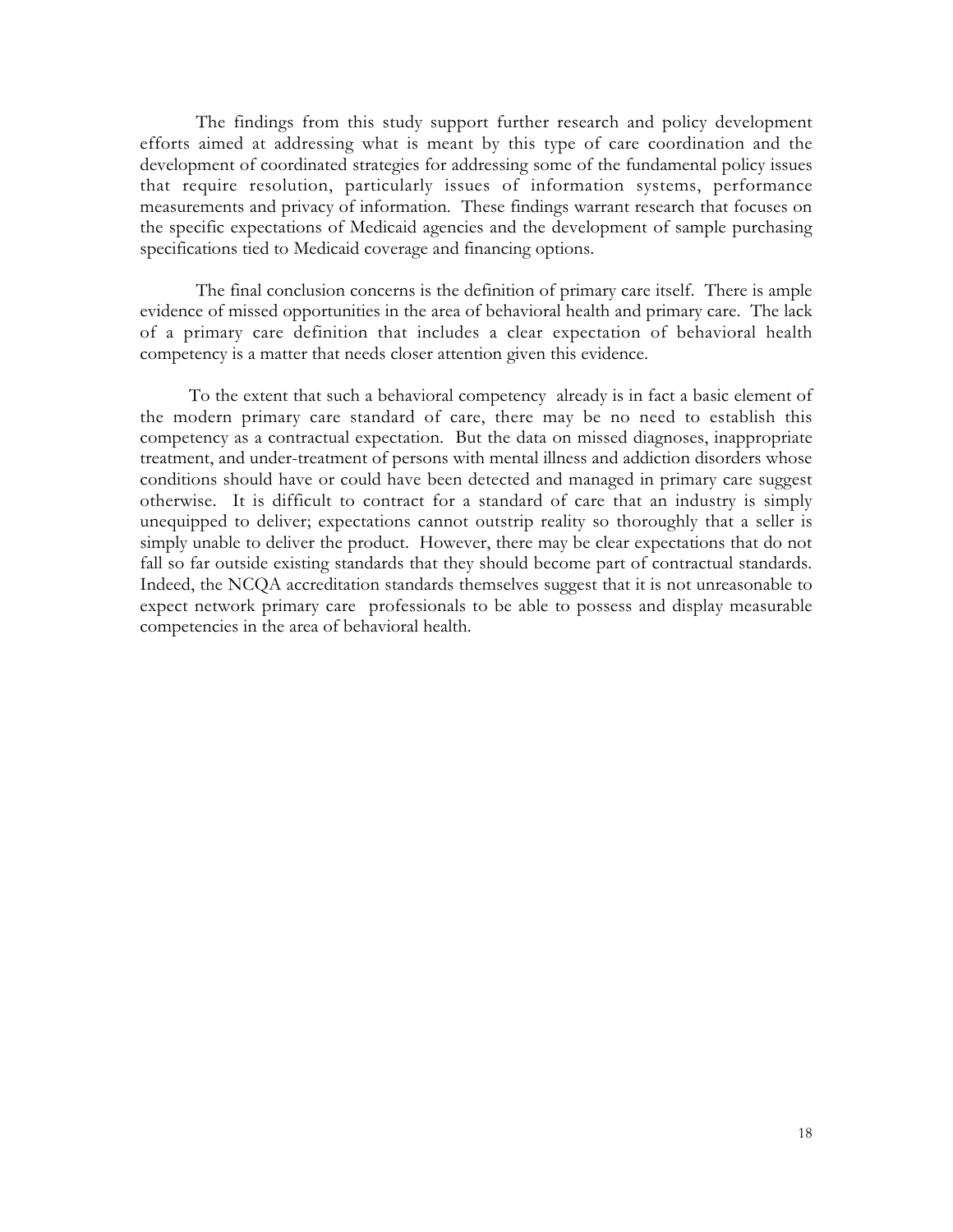# **Part 2**

# **SAMPLE PURCHASING SPECIFICATIONS FOR CARE COORDINATION AND PHYSICAL AND BEHAVIORAL SERVICE INTEGRATION IN MANAGED CARE CONTRACTS**

# **Introduction**

This document sets forth illustrative language for the purchase of physical and behavioral care coordination and integration services from managed care organizations (MCOs) and managed behavioral health organizations (MBHOs) by state agencies administering Medicaid and other managed care purchasers. The specifications include two components. The first component concerns how the basic primary care duty is defined in managed care agreements and presents sample specification language designed to ensure that the fundamental concept of primary care encompasses the provision of services (within the capabilities of primary care professionals) related to the prevention, treatment and management of mental illness and addiction disorders.

The second component relates to the coordination of physical and behavioral care. These specifications are intended to provide purchasers and other interested persons with sample language that would create performance standards to promote higher integration of services both between and within managed care organizations, as well as between managed care and the broader health and social services system for persons with mental illness and addiction disorders, of which managed care is a part.

These sample specifications were prepared for the Substance Abuse and Mental Health Services Administration (SAMHSA) by Professors Sara Rosenbaum and Brian Kamoie of the George Washington University School of Public Health and Health Services. These specifications are part of a broader project whose purpose is to examine the design of primary care and care coordination services as they relate to the treatment and prevention of mental illness and addiction disorders.

The specifications should be viewed as tools to help managed care purchasers identify key physical and behavioral care coordination and integration issues as they negotiate and draft their purchasing agreements with MCOs and MBHOs.

This document is not designed to stand alone. Instead, it is designed to be incorporated, in whole or in part, into more comprehensive purchasing agreements. Thus, this document contains language related to the definition of primary care and coordination of physical and behavioral health care services.

These specifications can be obtained in electronic format from the Center for Health Services Research and Policy at the George Washington University School of Public Health and Health Services (www.gwhealthpolicy.org)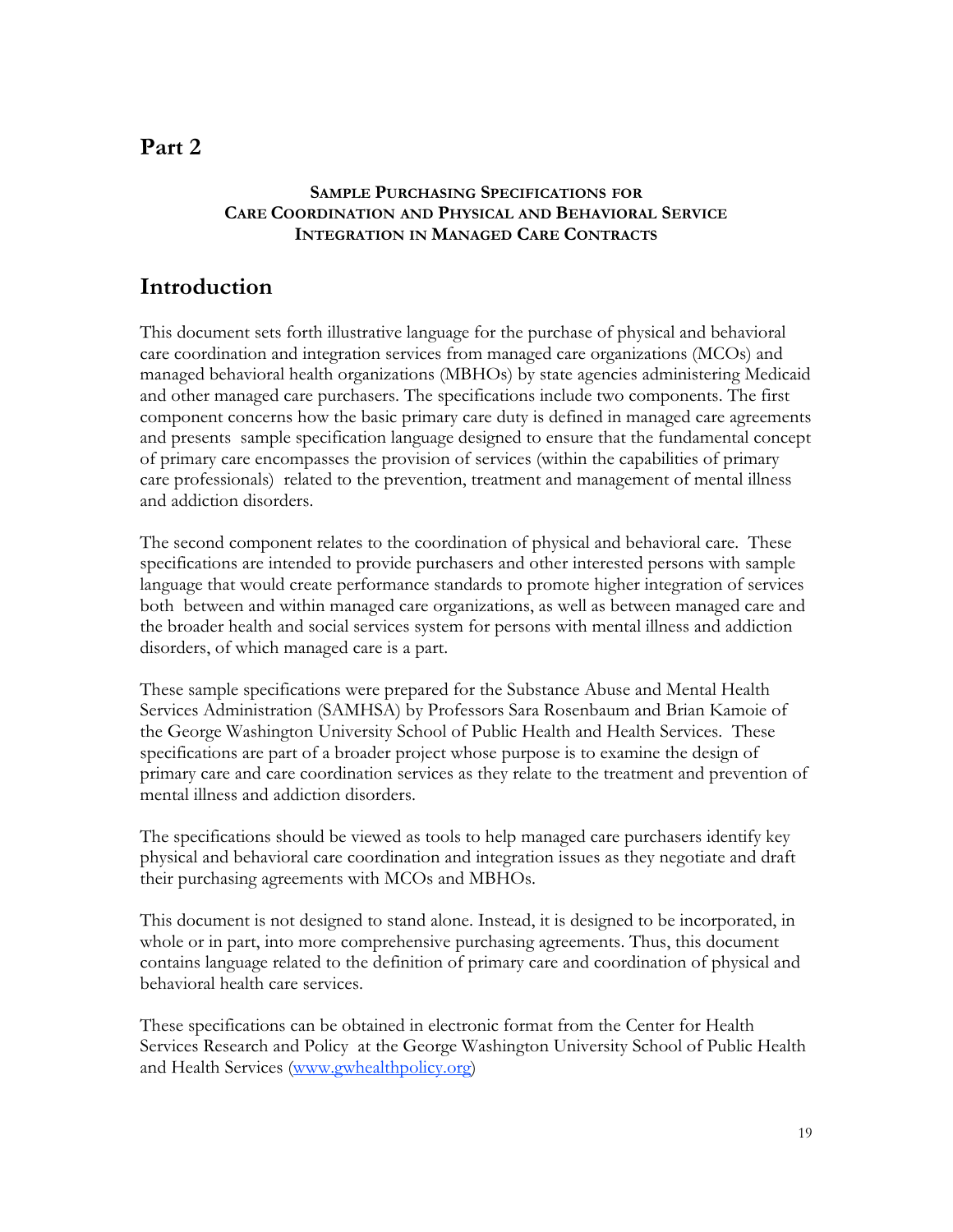## **Sample Purchasing Specifications - Care Coordination and Physical and Behavioral Service Integration Managed Care Contracts May, 2001**

# **Table of Contents**

**Part 1. Physical and Behavioral Service Integration**

**§101. Definition of Primary Care**

**Part 2. Care Coordination and Physical and Behavioral Health Services**

**§201. Coverage of Care Coordination §202. Care Coordination Defined**

**§203. Quality Performance Measurement and Improvement**

\* \* \* \*

#### **Part 1 – Physical and Behavioral Service Integration**

#### **§101. Definition of Primary Care**

(a) Primary care defined -- the term Primary Care shall mean the following care and services

> (i) [drafter insert any other provisions related to the definition of primary care];

(ii) such preventive, assessment, diagnostic, treatment and referral services for mental illness and/or addiction disorders that fall within the scope of primary care practice as described in written practice guidelines developed or adopted by the Contractor in consultation with experts in primary care and the treatment and management of persons with mental illness or addiction disorders, and disseminated to Contractor's primary care network members following approval by the purchaser.

- (b) Periodic review Contractor shall periodically review(no less than annually) and update as recommended the guidelines described in  $(a)(ii)$ .
- (c) Performance measure Contractor shall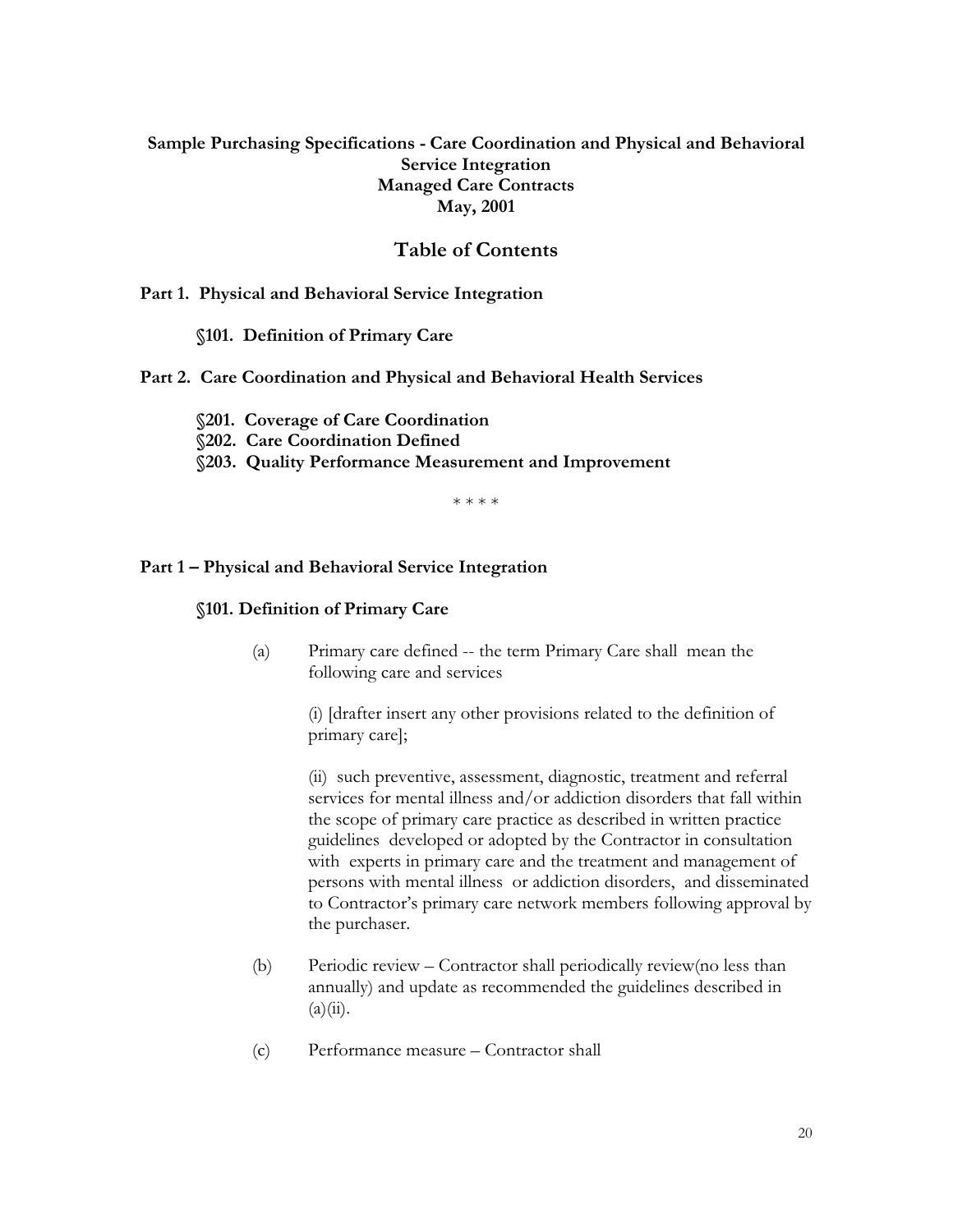(i) submit its practice guidelines and updates, accompanied by an explanation of the evidentiary basis for the guidelines<sup>18</sup>

(ii) submit documentation regarding the quality assurance procedures it uses to assure that network primary care providers are furnishing services in accordance with the guidelines; and

(iii) document in claims data the provision of services related to the prevention, treatment and management of mental illness and addiction disorders in primary care settings.

#### **Part 2 - Care Coordination and Physical and Behavioral Health Services**

#### **§201. Coverage of Care Coordination**

(a) The following items and services are covered under this agreement –

(i) Care coordination, as described in §202.

## §202. Care Coordination Defined<sup>19</sup>

(a) The term care coordination consists of the following services and activities when furnished to plan members who are receiving both physical health care and specialty diagnostic, treatment, and management of mental illness or addiction disorders, regardless of whether the Contractor furnishes both physical and specialty services related to mental illness and addiction disorders treatment under the terms of this Agreement --

> (1) Procedures for identifying plan members who are receiving both physical health care and specialty services for the treatment of a mental illness or addiction disorder;  $^{20}$

(2) Assessment of the health, educational, social services, employment, and other support and community service needs of such members, without regard to whether the needed services are enumerated in this Agreement;

<sup>18</sup> Commentary – by evidentiary basis we mean any of the following: (a) results of studies that have appeared in peer reviewed journals and similar publications; (b) the results of professional consensus meetings to develop standards; (c) government practice guidelines; and (d) other sources of information that are both relevant and reliable.

<sup>19</sup> This definition of care coordination is based on Mathematica Health Policy's research for the Center for Health Care Strategies (2001)

<sup>&</sup>lt;sup>20</sup> Query to Eric: We assume that this coordination activity should focus on persons who are getting **both physical care as well as MI/AD services from specialists (i.e. whose health problems are significant enough to require a specialist and who are not merely getting both physical and behavioral care from their own primary care provider. If you want care coordination to reach the latter group as well, we can redraft).**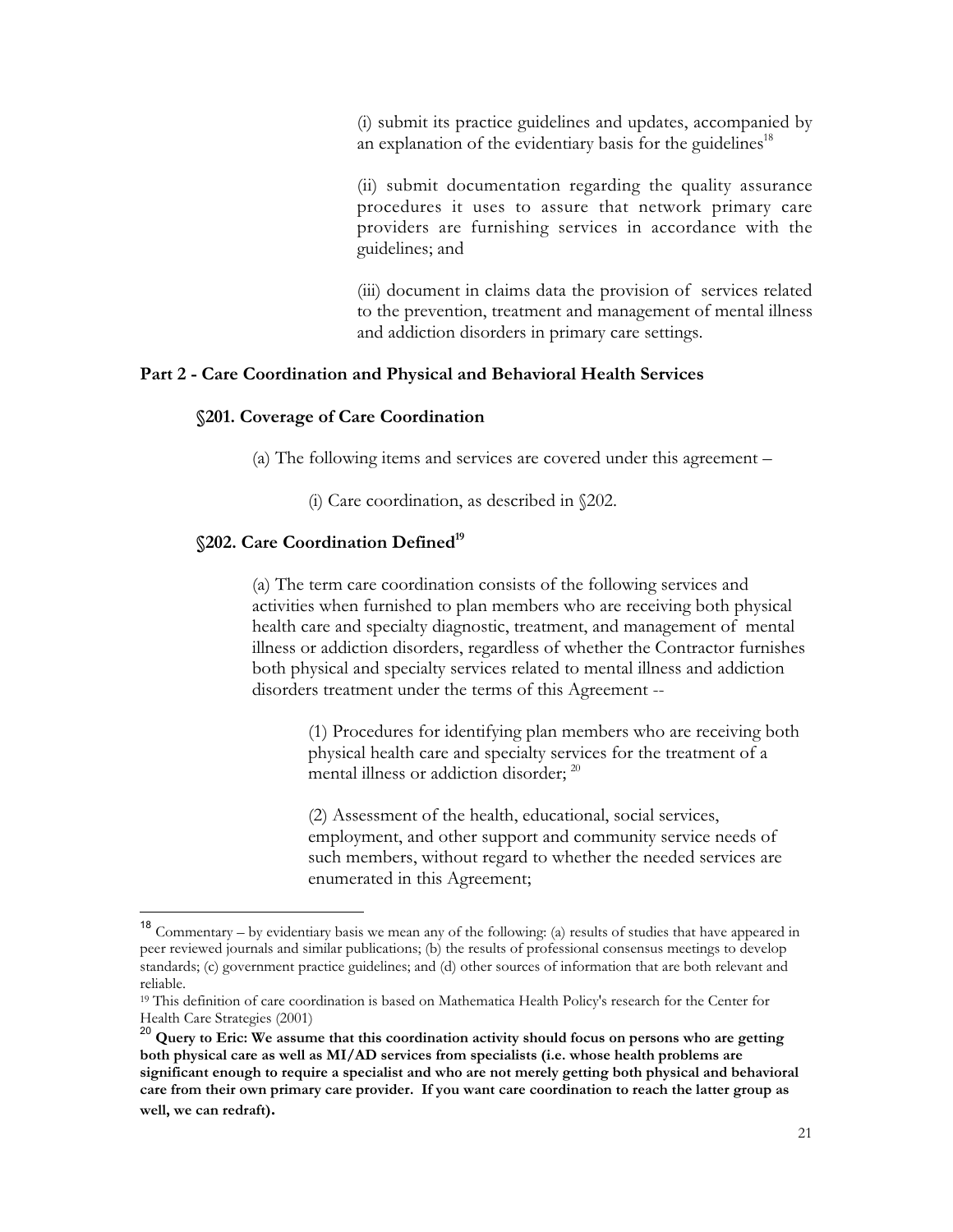(3) Development of a written care coordination plan that (I) describes all services that are necessary to enhance the physical and mental well-being of enrollees to maintain or restore their ability to function independently at the highest level that their condition permits, including necessary transportation to obtain such treatment and services, regardless of whether such services are covered under this Agreement; (II) is updated periodically as the member's condition or relevant circumstances change; and (III) that provides for involvement in plan development and modification as needed by the member (or the member's family or guardian where relevant), and any health care provider or agency involved in the provision of care to the member regardless of the provider's membership in the Contractor's network;

(4) Assistance in obtaining all services identified in the written care coordination plan, included necessary care that is covered under an Agreement that covers a separate health plan in which the member is simultaneously enrolled;

(5) A written explanation regarding (i) how agencies and providers can request services on the Member's behalf, regardless of their status as network providers; and (ii) the dispute resolution system available to agencies and providers with respect to denials, terminations, or reduction in services requested on a Member's behalf.

(6) Written educational materials for network providers regarding the physical, behavioral, care coordination, and other support services that are covered under this agreement and available to members; $^{21}$ 

(7) Maintenance of appropriate information systems that are capable of reporting on an individual basis on the care coordination activities set forth in this section that are provided to members;

(8) Written policies and procedures regarding the duties of network providers to furnish information necessary to proper care coordination;

(9) written standards related to the privacy of members receiving care coordination services that are disseminated to all network providers;

<sup>&</sup>lt;sup>21</sup> Commentary: In the case of Medicaid purchasers that do not include all state plan services in their managed care contracts, this provision should be expanded to include an explanation by the contractor of all physical and behavioral health services (including both additional classes and additional levels of coverage) that are available directly from the Medicaid agency.